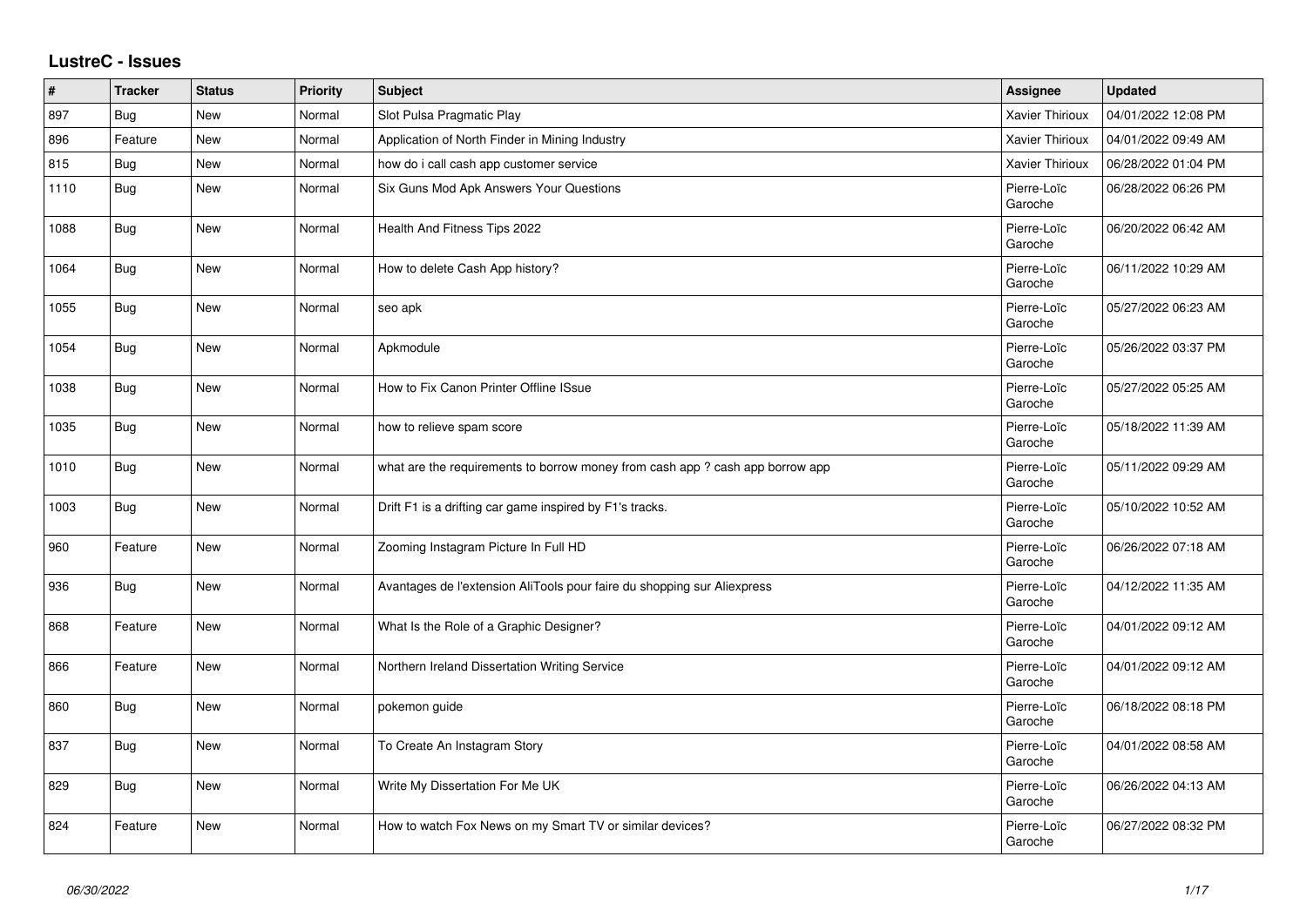| #   | <b>Tracker</b> | <b>Status</b> | <b>Priority</b> | <b>Subject</b>                                                           | Assignee               | <b>Updated</b>      |
|-----|----------------|---------------|-----------------|--------------------------------------------------------------------------|------------------------|---------------------|
| 823 | Feature        | <b>New</b>    | Normal          | How much does Disney Plus cost?                                          | Pierre-Loïc<br>Garoche | 06/27/2022 04:05 AM |
| 814 | Bug            | <b>New</b>    | Normal          | Stage Fright Cure                                                        | Pierre-Loïc<br>Garoche | 06/28/2022 12:31 AM |
| 780 | <b>Bug</b>     | New           | Normal          | <b>Best Whatsapp Modified APKs</b>                                       | Pierre-Loïc<br>Garoche | 06/28/2022 05:38 PM |
| 779 | Feature        | <b>New</b>    | Normal          | Latest Whatsapp groups for Teens                                         | Pierre-Loïc<br>Garoche | 06/27/2022 08:15 PM |
| 759 | Bug            | New           | Normal          | Canon IJ Network Tool                                                    | Pierre-Loïc<br>Garoche | 06/29/2022 11:16 PM |
| 727 | <b>Bug</b>     | New           | Normal          | Drive for speed simulator mod apk                                        | Pierre-Loïc<br>Garoche | 06/27/2022 06:33 AM |
| 707 | Bug            | <b>New</b>    | Normal          | Why Accounting Assignments Are Beneficial For The Students?              | Pierre-Loïc<br>Garoche | 06/28/2022 07:29 AM |
| 674 | Bug            | <b>New</b>    | Normal          | The best game in 2021                                                    | Pierre-Loïc<br>Garoche | 06/28/2022 03:17 PM |
| 671 | <b>Bug</b>     | <b>New</b>    | Normal          | Hot games                                                                | Pierre-Loïc<br>Garoche | 06/29/2022 12:40 AM |
| 663 | <b>Bug</b>     | New           | Normal          | Know how the Cash app twitches words in a detailed way.                  | Pierre-Loïc<br>Garoche | 06/28/2022 07:08 PM |
| 606 | Feature        | <b>New</b>    | Normal          | Play unblocked cookie crush 3                                            | Pierre-Loïc<br>Garoche | 06/29/2022 01:42 AM |
| 602 | Bug            | <b>New</b>    | Normal          | Best Essay Writing Service UK                                            | Pierre-Loïc<br>Garoche | 06/29/2022 10:32 AM |
| 601 | <b>Bug</b>     | <b>New</b>    | Normal          | Best Essay Writing Service UK                                            | Pierre-Loïc<br>Garoche | 06/29/2022 01:57 PM |
| 582 | <b>Bug</b>     | New           | Normal          | Cash App Won't Let Me Send Money If There Is A Low Balance Available     | Pierre-Loïc<br>Garoche | 06/29/2022 03:01 PM |
| 572 | Feature        | <b>New</b>    | Normal          | New features of WhatsApp Plus on Android phones                          | Pierre-Loïc<br>Garoche | 06/29/2022 04:10 PM |
| 571 | <b>Bug</b>     | <b>New</b>    | Normal          | How may the Cash app dispute your trade?                                 | Pierre-Loïc<br>Garoche | 06/29/2022 09:47 AM |
| 570 | <b>Bug</b>     | <b>New</b>    | Normal          | What is Sutton bank cash app customer service phone number?              | Pierre-Loïc<br>Garoche | 06/28/2022 03:09 PM |
| 569 | <b>Bug</b>     | New           | Normal          | What is the incoming and outgoing mail server for Outlook IMAP settings? | Pierre-Loïc<br>Garoche | 06/28/2022 07:38 PM |
| 534 | <b>Bug</b>     | New           | Normal          | Know how to initiate cash app refund by contacting the technical team    | Pierre-Loïc<br>Garoche | 06/29/2022 03:23 PM |
| 523 | <b>Bug</b>     | New           | Normal          | What Is The Right Google Account Recovery Aid To Regain Account Access?  | Pierre-Loïc<br>Garoche | 06/29/2022 08:37 PM |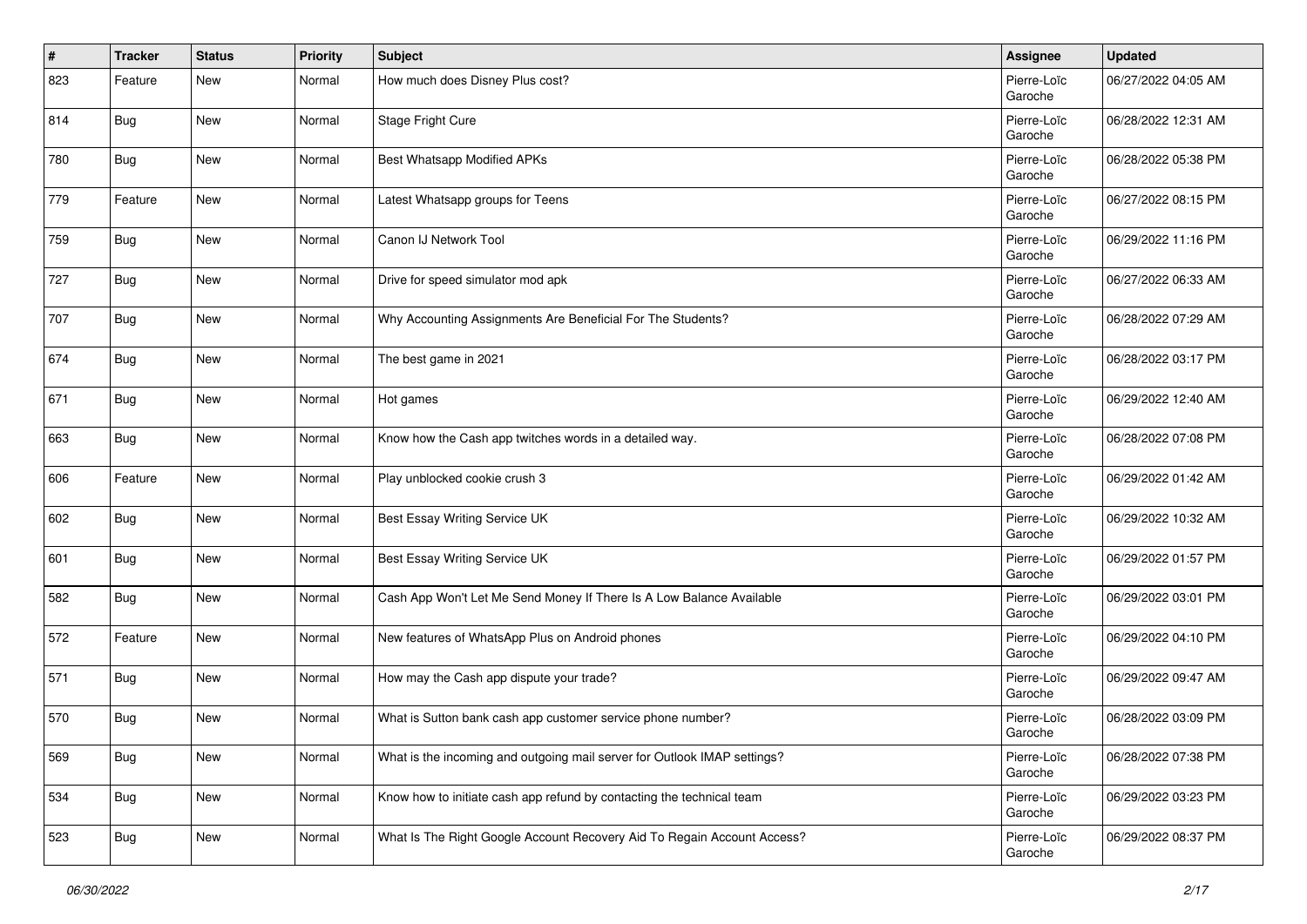| #    | <b>Tracker</b> | <b>Status</b> | <b>Priority</b> | <b>Subject</b>                                                                       | Assignee               | <b>Updated</b>      |
|------|----------------|---------------|-----------------|--------------------------------------------------------------------------------------|------------------------|---------------------|
| 521  | Feature        | New           | Normal          | Check out the Cash app Card balance for an overdraft.                                | Pierre-Loïc<br>Garoche | 06/29/2022 02:34 PM |
| 501  | Bug            | <b>New</b>    | Normal          | How Do I Annihilate Cash App Transfer Failed Problems Effectively                    | Pierre-Loïc<br>Garoche | 06/29/2022 11:32 PM |
| 500  | Bug            | <b>New</b>    | Normal          | Simply contact the technical team, to find the solution to cash app refund problems. | Pierre-Loïc<br>Garoche | 06/29/2022 08:08 PM |
| 275  | Bug            | <b>New</b>    | Normal          | Activate Cash App Card With Or Without QR - Step By Step Guide                       | Pierre-Loïc<br>Garoche | 06/30/2022 12:04 AM |
| 263  | Feature        | <b>New</b>    | Normal          | Wrecked Car Is Nothing But A Worthless                                               | Pierre-Loïc<br>Garoche | 06/29/2022 09:09 PM |
| 251  | Bug            | <b>New</b>    | Normal          | All About Cash App Transfer Fail Problems                                            | Pierre-Loïc<br>Garoche | 06/29/2022 01:24 AM |
| 249  | Bug            | <b>New</b>    | Normal          | Steps to Activate Cash App Card in Less then 2 Minutes - Get Information             | Pierre-Loïc<br>Garoche | 06/21/2022 07:52 PM |
| 231  | Bug            | <b>New</b>    | Normal          | Is the ringtone download difficult or not?                                           | Pierre-Loïc<br>Garoche | 06/28/2022 04:48 AM |
| 224  | Feature        | New           | Normal          | Instant Personal Loan                                                                | Pierre-Loïc<br>Garoche | 06/28/2022 04:40 PM |
| 188  | <b>Bug</b>     | New           | Normal          | Why are university students buying assignments online?                               | Pierre-Loïc<br>Garoche | 06/29/2022 07:57 PM |
| 155  | Bug            | <b>New</b>    | Normal          | Cant access my cash app account                                                      | Pierre-Loïc<br>Garoche | 06/29/2022 01:55 PM |
| 120  | Bug            | <b>New</b>    | Normal          | ghfjtkx                                                                              | Pierre-Loïc<br>Garoche | 06/29/2022 09:26 PM |
| 88   | Bug            | <b>New</b>    | Normal          | kind2 output: When for node arguments                                                | Pierre-Loïc<br>Garoche | 06/29/2022 11:10 PM |
| 74   | Bug            | <b>New</b>    | Normal          | const is not supported inside contract                                               | Pierre-Loïc<br>Garoche | 06/30/2022 12:23 AM |
| 72   | Bug            | <b>New</b>    | Normal          | Simulinkd does not match Lustre using EMF backend when using nested Merge expression | Pierre-Loïc<br>Garoche | 04/01/2022 08:06 AM |
| 63   | Feature        | New           | Normal          | Skip normalization step in mutation generation if it possible                        | Pierre-Loïc<br>Garoche | 06/29/2022 08:54 AM |
| 78   | Bug            | In Progress   | Normal          | Why generate MCDC conditions for constant flows?                                     | Pierre-Loïc<br>Garoche | 04/01/2022 08:08 AM |
| 1128 | <b>Bug</b>     | New           | Normal          | cvjvfbdi                                                                             | Hamza<br>Bourbouh      | 06/27/2022 01:52 PM |
| 1017 | Feature        | New           | Normal          | fleeing the complex                                                                  | Hamza<br>Bourbouh      | 05/13/2022 06:33 AM |
| 976  | <b>Bug</b>     | New           | Normal          | How to delete the cash app account history right now?                                | Hamza<br>Bourbouh      | 06/28/2022 11:22 AM |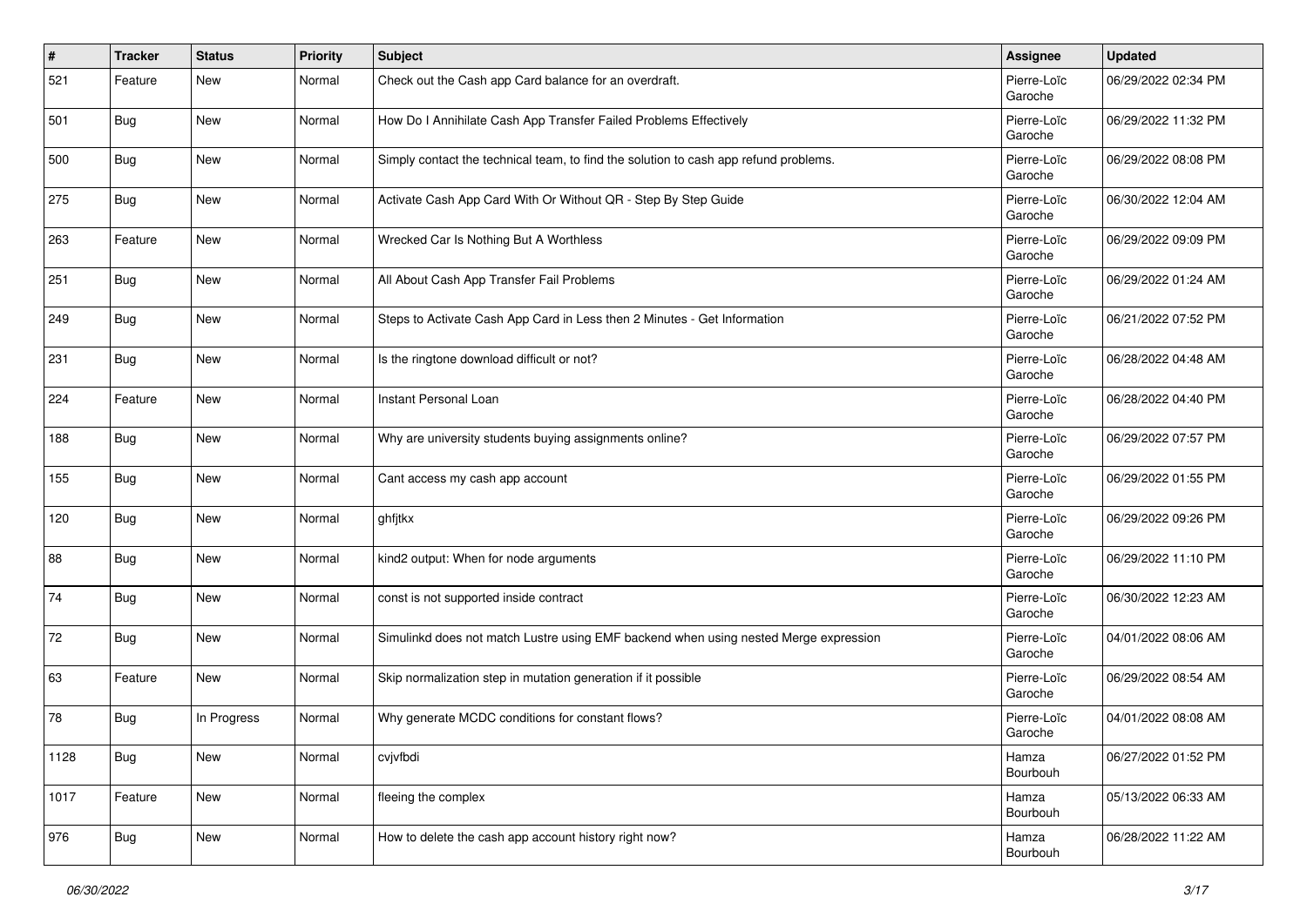| #    | <b>Tracker</b> | <b>Status</b> | <b>Priority</b> | <b>Subject</b>                                                                 | Assignee              | <b>Updated</b>      |
|------|----------------|---------------|-----------------|--------------------------------------------------------------------------------|-----------------------|---------------------|
| 536  | Bug            | <b>New</b>    | Normal          | How to check the balance on the cash app card                                  | Hamza<br>Bourbouh     | 06/29/2022 01:17 PM |
| 162  | Bug            | <b>New</b>    | Normal          | gfyuik9                                                                        | Hamza<br>Bourbouh     | 04/01/2022 08:01 AM |
| 1047 | <b>Bug</b>     | New           | Normal          | Opensea                                                                        | Corentin<br>Lauverjat | 05/24/2022 02:32 PM |
| 818  | Bug            | <b>New</b>    | Normal          | Have you ever played a basketball game?                                        | Corentin<br>Lauverjat | 04/01/2022 08:55 AM |
| 761  | Bug            | New           | Normal          | What is it about basketball that makes it so popular in the United States?     | Corentin<br>Lauverjat | 06/29/2022 06:51 AM |
| 264  | <b>Bug</b>     | New           | Normal          | We Buy Your Unwanted Car                                                       | Corentin<br>Lauverjat | 06/29/2022 05:36 PM |
| 1109 | Feature        | <b>New</b>    | Normal          | Six Guns Mod Apk Answers Your Questions                                        | Christophe<br>Garion  | 06/26/2022 09:12 AM |
| 1093 | Bug            | <b>New</b>    | Normal          | Uniswap Exchange                                                               | Christophe<br>Garion  | 06/14/2022 11:55 AM |
| 1074 | <b>Bug</b>     | New           | Normal          | Dissertation writing help at economical rates!                                 | Christophe<br>Garion  | 06/06/2022 04:48 PM |
| 1037 | Feature        | New           | Normal          | 1p lsd                                                                         | Christophe<br>Garion  | 05/19/2022 05:25 AM |
| 1000 | <b>Bug</b>     | <b>New</b>    | Normal          | Super easy way to zoom photos and upload to Instagram                          | Christophe<br>Garion  | 06/28/2022 06:14 PM |
| 986  | Bug            | <b>New</b>    | Normal          | dbhdsvbhdf                                                                     | Christophe<br>Garion  | 06/27/2022 04:12 PM |
| 955  | Bug            | New           | Normal          | How Long Does Verification Take On Cash App If You Apply For The Verification? | Christophe<br>Garion  | 06/25/2022 10:50 PM |
| 939  | Bug            | New           | Normal          | Ability to change sound notifications                                          | Christophe<br>Garion  | 06/27/2022 11:29 PM |
| 938  | <b>Bug</b>     | <b>New</b>    | Normal          | Would you like to have your own ringtone                                       | Christophe<br>Garion  | 06/26/2022 09:54 PM |
| 899  | Feature        | <b>New</b>    | Normal          | Application of Optical Fiber Gyroscope                                         | Christophe<br>Garion  | 04/02/2022 11:23 AM |
| 858  | <b>Bug</b>     | <b>New</b>    | Normal          | opourid                                                                        | Christophe<br>Garion  | 04/01/2022 09:13 AM |
| 805  | <b>Bug</b>     | New           | Normal          | Ketamine Online Store                                                          | Christophe<br>Garion  | 06/28/2022 10:04 PM |
| 797  | <b>Bug</b>     | New           | Normal          | Psychedelic                                                                    | Christophe<br>Garion  | 06/28/2022 11:11 PM |
| 722  | <b>Bug</b>     | New           | Normal          | Vergrößern Sie Instagram-Fotos mit instazoom                                   | Christophe<br>Garion  | 06/28/2022 07:21 AM |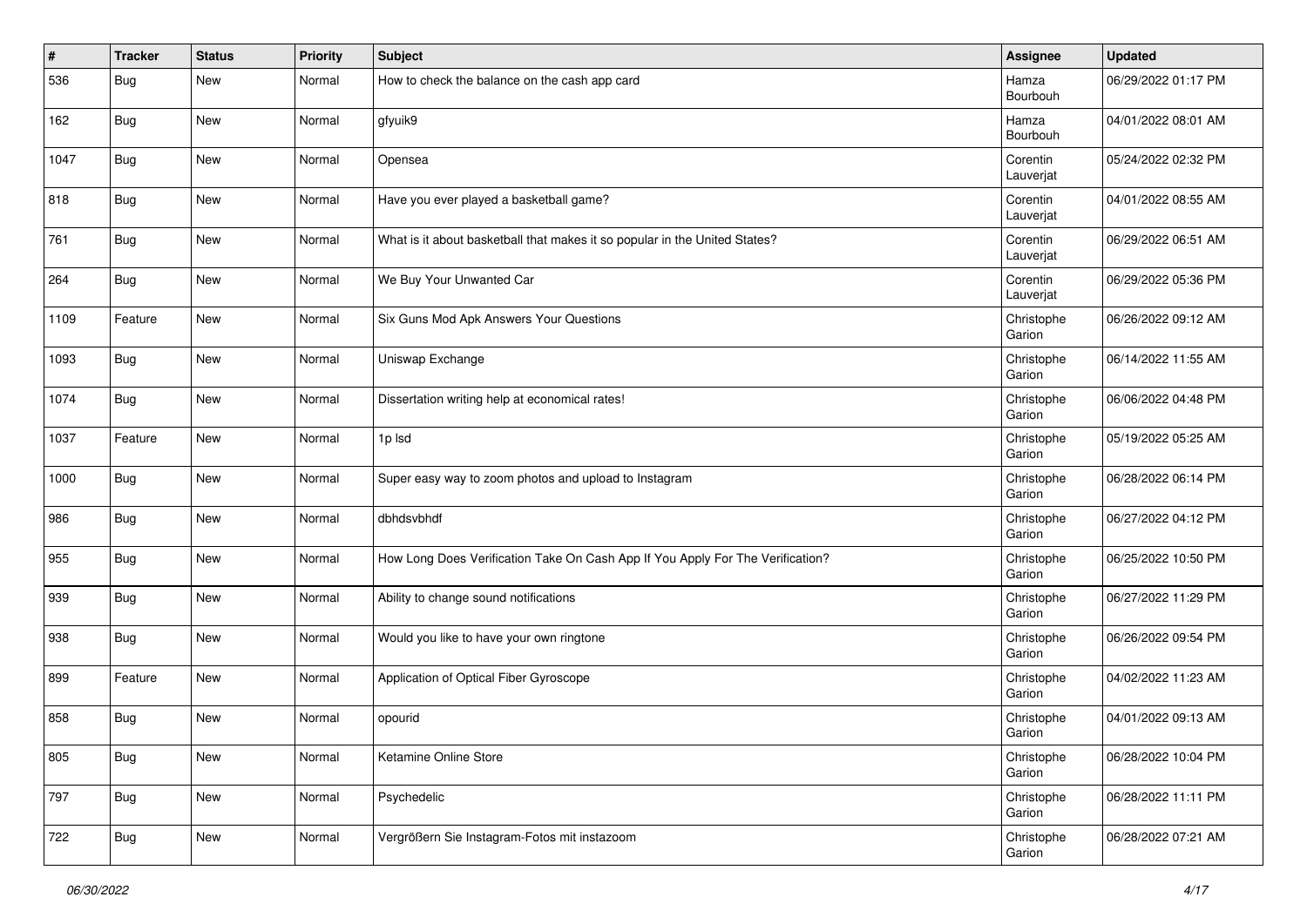| $\sharp$ | <b>Tracker</b> | <b>Status</b> | <b>Priority</b> | <b>Subject</b>                                                               | <b>Assignee</b>      | <b>Updated</b>      |
|----------|----------------|---------------|-----------------|------------------------------------------------------------------------------|----------------------|---------------------|
| 694      | Bug            | New           | Normal          | How to Get Guidance On How To Cash App Withdrawal Limit?                     | Christophe<br>Garion | 06/29/2022 03:09 PM |
| 579      | Bug            | New           | Normal          | YOUR CV MAKES YOUR FIRST IMPRESSION                                          | Christophe<br>Garion | 06/27/2022 12:22 PM |
| 535      | <b>Bug</b>     | New           | Normal          | Getting Tangled Problems When You Try To Apply For Cash App Delete Account   | Christophe<br>Garion | 06/26/2022 04:51 PM |
| 498      | Bug            | <b>New</b>    | Normal          | Téléchargeur SoundCloud : SoundCloud en Mp3                                  | Christophe<br>Garion | 06/29/2022 10:51 PM |
| 270      | <b>Bug</b>     | New           | Normal          | Logo Mansion                                                                 | Christophe<br>Garion | 04/01/2022 08:20 AM |
| 153      | <b>Bug</b>     | New           | Normal          | urgent loan online                                                           | Christophe<br>Garion | 06/29/2022 05:43 PM |
| 531      | Bug            | New           | Normal          | Cheap Assignment Writing Service UK                                          | Anonymous            | 06/29/2022 12:18 PM |
| 530      | <b>Bug</b>     | New           | Normal          | Cheap Assignment Writing Service UK                                          | Anonymous            | 06/28/2022 11:00 PM |
| 513      | <b>Bug</b>     | New           | Normal          | Unlock cash app account using the easy steps:                                | Anonymous            | 06/29/2022 04:45 PM |
| 511      | Feature        | New           | Normal          | Fashion                                                                      | Anonymous            | 06/27/2022 12:17 AM |
| 510      | Feature        | New           | Normal          | Fashion                                                                      | Anonymous            | 06/29/2022 11:10 PM |
| 509      | Feature        | <b>New</b>    | Normal          | Fashion                                                                      | Anonymous            | 06/29/2022 11:19 AM |
| 281      | Feature        | New           | Normal          | what are the types of Ringtones?                                             | Anonymous            | 06/30/2022 12:04 AM |
| 274      | <b>Bug</b>     | New           | Normal          | How AI is transforming coupon marketing campaigns?                           | Anonymous            | 06/27/2022 01:54 PM |
| 269      | Bug            | New           | Normal          | Is there such a site for app design?                                         | Anonymous            | 06/29/2022 11:19 PM |
| 226      | Bug            | New           | Normal          | How to find reliable service reviews                                         | Anonymous            | 04/01/2022 08:46 AM |
| 167      | <b>Bug</b>     | New           | Normal          | instant loan without documents                                               | Anonymous            | 06/28/2022 07:35 PM |
| 118      | <b>Bug</b>     | New           | Normal          | golf                                                                         | Anonymous            | 06/29/2022 07:36 PM |
| 1131     | Bug            | New           | Normal          | Calculatrice Forex pour calculer les paramètres de la copie des transactions |                      | 06/29/2022 07:24 PM |
| 1129     | Bug            | New           | Normal          | how to enable direct deposit on cash app?                                    |                      | 06/28/2022 10:44 AM |
| 1127     | <b>Bug</b>     | New           | Normal          | Is there any support to find Google Feud answers?                            |                      | 06/27/2022 04:27 AM |
| 1126     | <b>Bug</b>     | New           | Normal          | 1PLSD                                                                        |                      | 06/25/2022 09:36 AM |
| 1125     | Bug            | New           | Normal          | What is Wordscapes?                                                          |                      | 06/24/2022 09:05 AM |
| 1124     | Bug            | New           | Normal          | Cookie clicker unblocked                                                     |                      | 06/24/2022 05:14 AM |
| 1123     | <b>Bug</b>     | New           | Normal          | Where To Watch FIFA World Cup 2022                                           |                      | 06/24/2022 03:51 AM |
| 1122     | Bug            | New           | Normal          | Count the number of words on the Microsoft Word application in the phone     |                      | 06/23/2022 04:19 AM |
| 1121     | <b>Bug</b>     | New           | Normal          | LustreC do not run                                                           |                      | 06/22/2022 08:43 AM |
| 1120     | <b>Bug</b>     | New           | Normal          | Summary of 5 best coloring apps on phones                                    |                      | 06/26/2022 11:32 AM |
| 1119     | Bug            | New           | Normal          | Klondike Solitaire                                                           |                      | 06/27/2022 03:00 PM |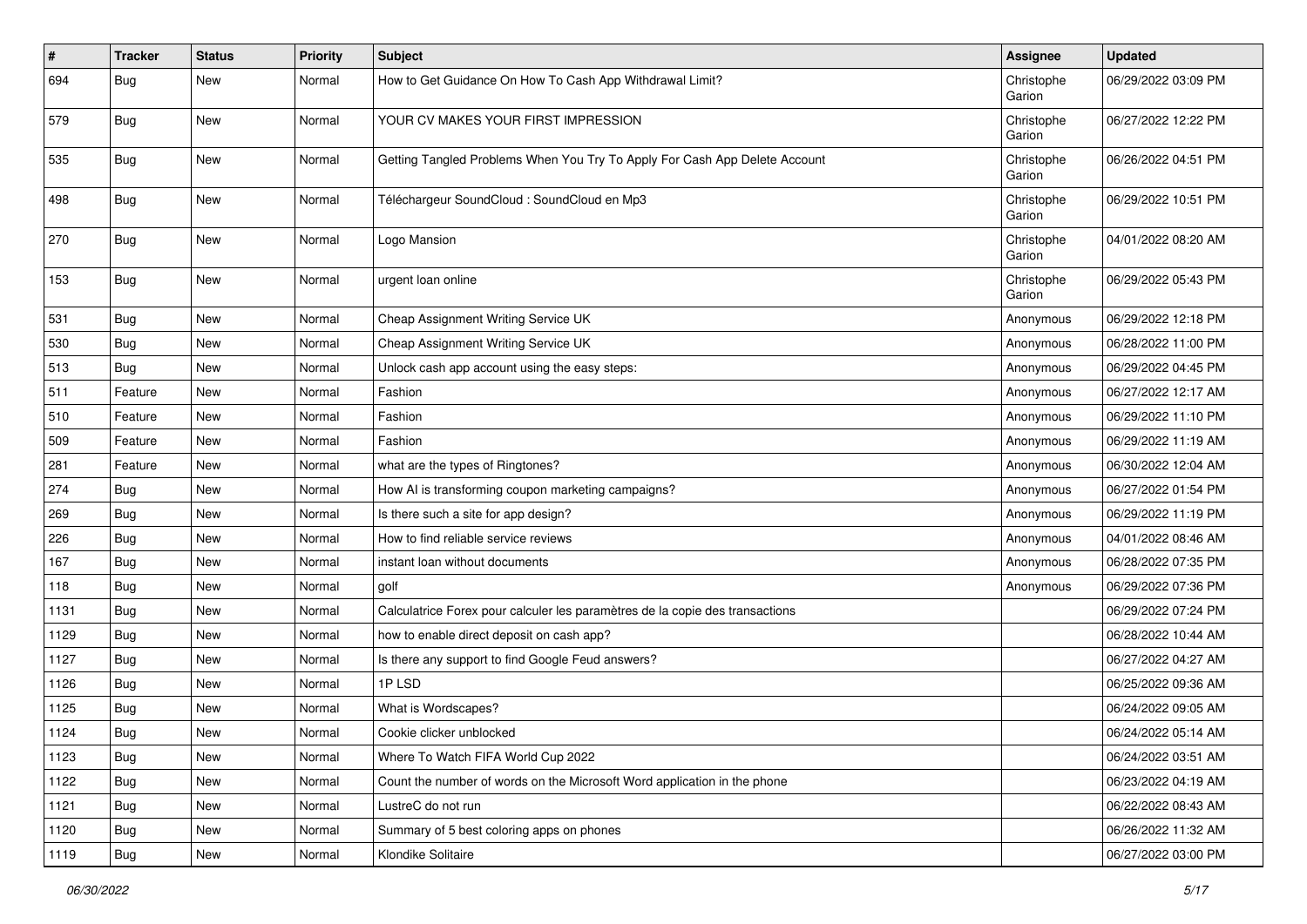| $\sharp$ | <b>Tracker</b> | <b>Status</b> | <b>Priority</b> | <b>Subject</b>                                                                                                                                           | Assignee | <b>Updated</b>      |
|----------|----------------|---------------|-----------------|----------------------------------------------------------------------------------------------------------------------------------------------------------|----------|---------------------|
| 1118     | Bug            | New           | Normal          | Gameplay Minecraft                                                                                                                                       |          | 06/27/2022 10:33 AM |
| 1117     | Bug            | <b>New</b>    | Normal          | Equal Words - Word search game for PC and Windows Phone                                                                                                  |          | 06/29/2022 04:58 AM |
| 1116     | Bug            | New           | Normal          | ipTV smarts pro                                                                                                                                          |          | 06/29/2022 09:27 AM |
| 1115     | Bug            | New           | Normal          | How to access your saved favorite Tiktok                                                                                                                 |          | 06/28/2022 03:59 PM |
| 1114     | Bug            | New           | Normal          | To control the car, all you must do is click to go left or right and release the button to go straight.                                                  |          | 06/29/2022 09:05 AM |
| 1113     | Bug            | New           | Normal          | Press the button to control your car                                                                                                                     |          | 06/20/2022 12:09 PM |
| 1112     | Bug            | New           | Normal          | What Cash App Policy Says If Random Person Sent Me Money On Cash App?                                                                                    |          | 06/27/2022 02:39 AM |
| 1111     | <b>Bug</b>     | New           | Normal          | LOLBeans is a fun battle royale game where you race with other players while avoiding obstacles. Reach the<br>end of the course in competitive gameplay! |          | 06/26/2022 09:17 AM |
| 1108     | Bug            | New           | Normal          | Six Guns Mod Apk Answers Your Questions                                                                                                                  |          | 06/26/2022 06:26 PM |
| 1106     | Bug            | New           | Normal          | How Do I Get Cash App ++ Without Confronting Any Technical Glitches?                                                                                     |          | 06/25/2022 09:53 PM |
| 1104     | Bug            | New           | Normal          | Idle game fix bug                                                                                                                                        |          | 06/26/2022 06:52 PM |
| 1103     | Bug            | <b>New</b>    | Normal          | Idle game fix bug                                                                                                                                        |          | 06/25/2022 09:08 PM |
| 1102     | Bug            | New           | Normal          | Charlottesville Travel Guide?                                                                                                                            |          | 06/26/2022 07:44 AM |
| 1101     | Bug            | <b>New</b>    | Normal          | How to Delete Cash App History at once?                                                                                                                  |          | 06/27/2022 01:33 PM |
| 1099     | Feature        | New           | Normal          | Whatsapp Plus - A New Way Of Communicating                                                                                                               |          | 06/28/2022 07:57 AM |
| 1098     | <b>Bug</b>     | New           | Normal          | Life of a Fisherman                                                                                                                                      |          | 06/26/2022 05:16 PM |
| 1097     | Bug            | New           | Normal          | Race and experience new life.                                                                                                                            |          | 06/26/2022 04:22 PM |
| 1096     | Bug            | New           | Normal          | Race and experience new life.                                                                                                                            |          | 06/26/2022 06:07 PM |
| 1094     | Bug            | New           | Normal          | What time does direct deposit hit Cash App?                                                                                                              |          | 06/14/2022 03:27 PM |
| 1092     | Bug            | New           | Normal          | Ellison Estate Vineyard                                                                                                                                  |          | 06/20/2022 12:03 PM |
| 1091     | Bug            | <b>New</b>    | Normal          | Find family fun indoors and outdoors in the Jungfrau Region                                                                                              |          | 06/14/2022 09:33 AM |
| 1090     | Bug            | <b>New</b>    | Normal          | Pay Someone To Do My Assignment                                                                                                                          |          | 06/11/2022 03:15 PM |
| 1089     | <b>Bug</b>     | New           | Normal          | Pay Someone To Do My Assignment                                                                                                                          |          | 06/15/2022 04:44 AM |
| 1087     | Bug            | New           | Normal          | How do new writers start out?                                                                                                                            |          | 06/29/2022 10:43 AM |
| 1085     | Feature        | New           | Normal          | dcvghdcc asgdvgd dveduqwv ajdhvwd                                                                                                                        |          | 06/09/2022 03:46 PM |
| 1084     | Bug            | New           | Normal          | <b>Trippie Redd</b>                                                                                                                                      |          | 06/11/2022 09:05 AM |
| 1083     | <b>Bug</b>     | New           | Normal          | coin base review                                                                                                                                         |          | 06/11/2022 09:13 AM |
| 1082     | <b>Bug</b>     | New           | Normal          | Reset chime bank password without phone number                                                                                                           |          | 06/15/2022 11:56 AM |
| 1081     | Feature        | New           | Normal          | drift boss- the best driftitng game                                                                                                                      |          | 06/15/2022 05:56 AM |
| 1080     | <b>Bug</b>     | I New         | Normal          | How to use Math Wallet   Nexo wallet   CoinTiger Exchange                                                                                                |          | 06/15/2022 11:56 AM |
| 1079     | <b>Bug</b>     | New           | Normal          | How to get cheap psychology assignment?                                                                                                                  |          | 06/15/2022 06:00 AM |
| 1078     | <b>Bug</b>     | New           | Normal          | What Bank Is Cash App On Plaid? Find Clarity And Assistance                                                                                              |          | 06/15/2022 11:56 AM |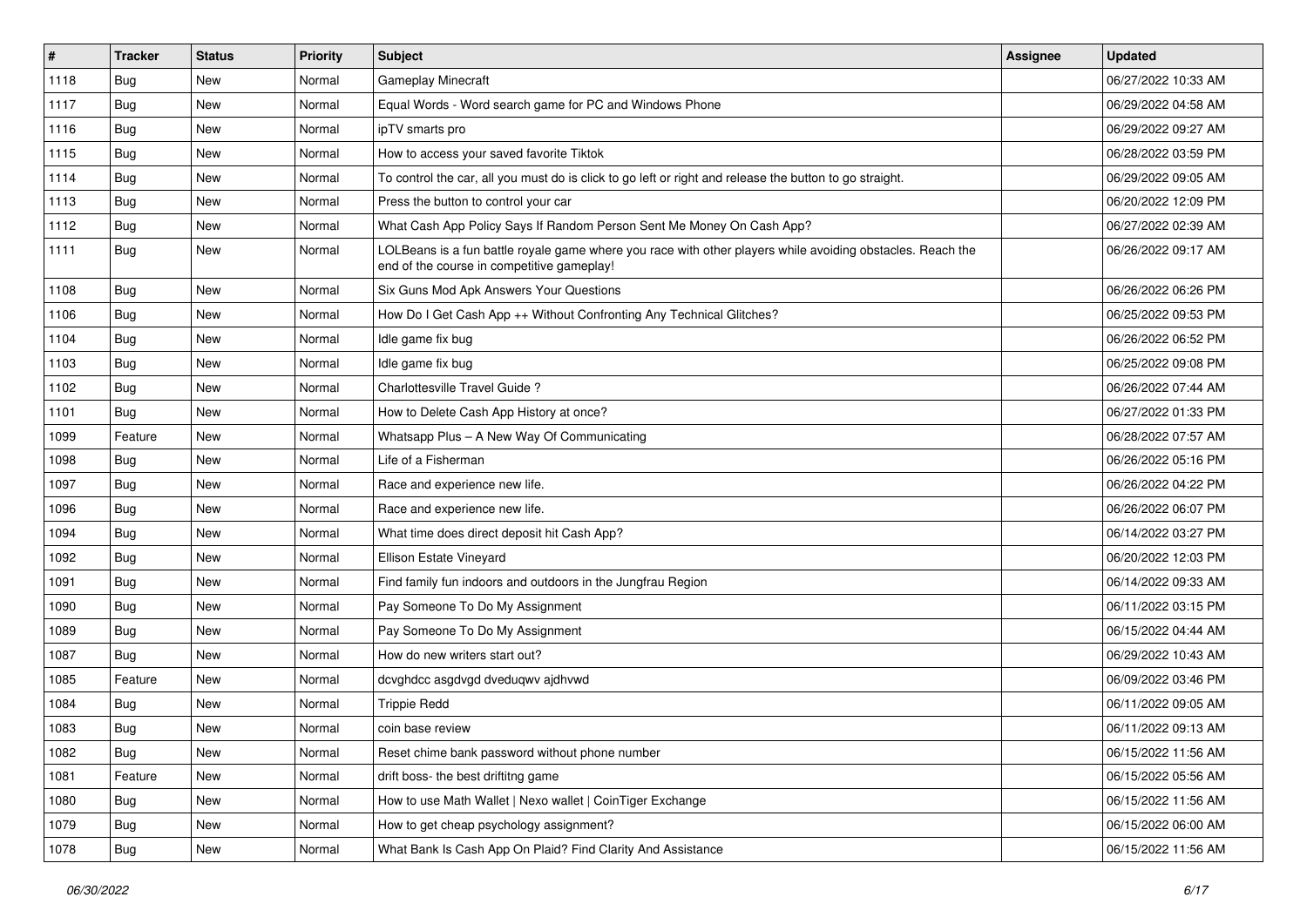| #    | <b>Tracker</b> | <b>Status</b> | <b>Priority</b> | <b>Subject</b>                                                           | <b>Assignee</b> | <b>Updated</b>      |
|------|----------------|---------------|-----------------|--------------------------------------------------------------------------|-----------------|---------------------|
| 1077 | Bug            | New           | Normal          | Les excellentes façons d'utiliser ces images                             |                 | 06/29/2022 12:54 PM |
| 1076 | Bug            | New           | Normal          | DedicatedHosting4u                                                       |                 | 06/11/2022 09:15 AM |
| 1073 | Bug            | New           | Normal          | Cricut Design Space                                                      |                 | 06/07/2022 09:34 PM |
| 1072 | Bug            | <b>New</b>    | Normal          | ij.start canon                                                           |                 | 06/21/2022 06:56 PM |
| 1071 | <b>Bug</b>     | <b>New</b>    | Normal          | Cinema HD Review - Cinemahdv2.net                                        |                 | 06/21/2022 06:54 PM |
| 1070 | Feature        | New           | Normal          | <b>Tableau Consulting Expertise</b>                                      |                 | 06/09/2022 11:50 AM |
| 1069 | Bug            | New           | Normal          | how to get cash app support phone number 24*7 available                  |                 | 06/29/2022 05:37 PM |
| 1068 | Bug            | New           | Normal          | 123.hp.com/laserjet                                                      |                 | 05/31/2022 12:22 PM |
| 1067 | Bug            | New           | Normal          | Cricut.com/setup                                                         |                 | 05/31/2022 12:19 PM |
| 1065 | Bug            | New           | Normal          | The top foreign language training game in 2022                           |                 | 06/07/2022 04:05 AM |
| 1063 | Bug            | New           | Normal          | 123.hp.com/laserjet                                                      |                 | 05/28/2022 12:27 PM |
| 1062 | Bug            | New           | Normal          | Cricut.com/setup                                                         |                 | 05/28/2022 12:26 PM |
| 1061 | Bug            | <b>New</b>    | Normal          | Cricut.com/setup                                                         |                 | 05/28/2022 12:24 PM |
| 1060 | <b>Bug</b>     | New           | Normal          | How to Use Panda Helper to Speed Up Your iOS                             |                 | 05/28/2022 09:12 AM |
| 1059 | Bug            | New           | Normal          | 123.hp.com/laserjet                                                      |                 | 05/28/2022 08:29 AM |
| 1058 | Bug            | New           | Normal          | Cricut.com/setup                                                         |                 | 05/28/2022 08:28 AM |
| 1057 | Bug            | <b>New</b>    | Normal          | <b>CCPlay Education Edition APK</b>                                      |                 | 06/07/2022 04:07 AM |
| 1056 | Feature        | <b>New</b>    | Normal          | Online Class Issues                                                      |                 | 05/28/2022 12:44 AM |
| 1053 | Bug            | New           | Normal          | Game Geometry Dash                                                       |                 | 05/26/2022 11:30 AM |
| 1052 | Bug            | <b>New</b>    | Normal          | Build Now GG is a new battle royale game.                                |                 | 05/26/2022 04:24 AM |
| 1051 | Bug            | New           | Normal          | Dental Supplies USA                                                      |                 | 06/11/2022 09:20 PM |
| 1050 | Feature        | <b>New</b>    | Normal          | Best Smart Phone Repair in Delhi                                         |                 | 05/25/2022 10:33 AM |
| 1049 | Feature        | <b>New</b>    | Normal          | IT Software Company In Delhi                                             |                 | 05/27/2022 05:24 AM |
| 1048 | Bug            | New           | Normal          | So zeigen Sie ein Instagram-Profilbild an und vergrößern es              |                 | 05/25/2022 06:56 AM |
| 1046 | Bug            | New           | Normal          | 123.hp.com/laserjet                                                      |                 | 05/24/2022 10:46 AM |
| 1045 | Bug            | New           | Normal          | Cricut.com/setup                                                         |                 | 05/24/2022 10:45 AM |
| 1044 | Bug            | New           | Normal          | Can I Disapprove If Random Person Sent Me Money On Cash App?             |                 | 05/26/2022 03:51 PM |
| 1043 | <b>Bug</b>     | New           | Normal          | What Is The Right Way To Troubleshoot Cash App Transfer Failed Problems? |                 | 05/25/2022 01:16 PM |
| 1042 | Bug            | New           | Normal          | How to set up direct deposit on cash app?                                |                 | 05/25/2022 01:17 PM |
| 1041 | <b>Bug</b>     | New           | Normal          | Count words in Word on the computer                                      |                 | 05/27/2022 02:16 PM |
| 1040 | Bug            | New           | Normal          | thabet                                                                   |                 | 05/19/2022 08:05 PM |
| 1039 | Bug            | New           | Normal          | How to Get Tickmill Bonuses for Free                                     |                 | 05/26/2022 05:43 PM |
| 1036 | <b>Bug</b>     | New           | Normal          | <b>VPS Material</b>                                                      |                 | 05/18/2022 09:34 PM |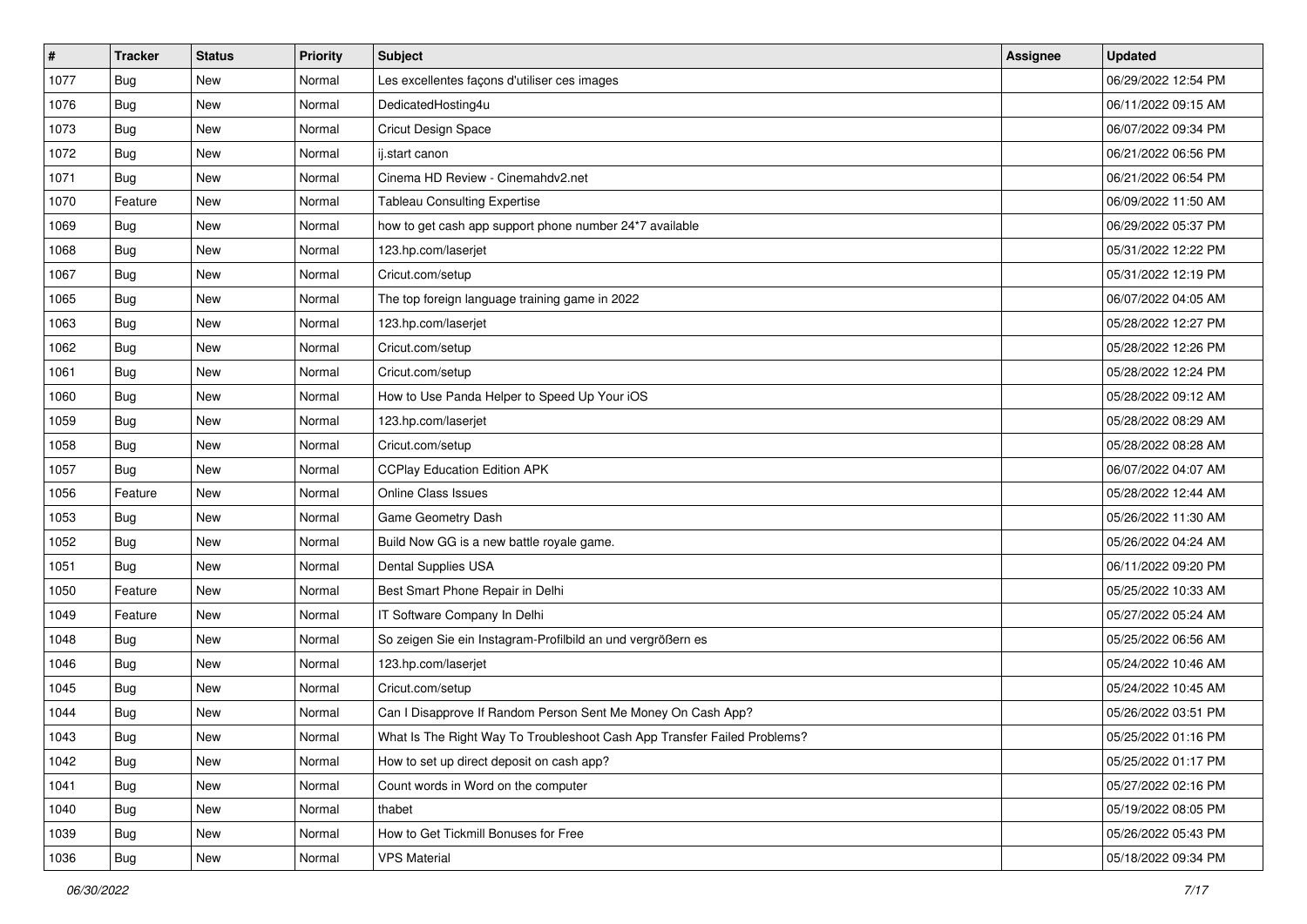| #    | <b>Tracker</b> | <b>Status</b> | <b>Priority</b> | <b>Subject</b>                                                             | <b>Assignee</b> | <b>Updated</b>      |
|------|----------------|---------------|-----------------|----------------------------------------------------------------------------|-----------------|---------------------|
| 1034 | Bug            | New           | Normal          | Download Teaching Feeling For Android                                      |                 | 05/20/2022 09:25 AM |
| 1033 | Bug            | <b>New</b>    | Normal          | The best slope 2 online games to play right now                            |                 | 05/17/2022 10:55 AM |
| 1032 | Bug            | New           | Normal          | How To Play The Wordle Game                                                |                 | 05/17/2022 10:37 AM |
| 1031 | Bug            | New           | Normal          | <b>IAFT Traders Union</b>                                                  |                 | 05/16/2022 03:14 PM |
| 1030 | <b>Bug</b>     | <b>New</b>    | Normal          | <b>IAFT Traders Union</b>                                                  |                 | 05/16/2022 03:13 PM |
| 1029 | Bug            | New           | Normal          | 5 Reasons Why People Love Coloring Pages?                                  |                 | 05/16/2022 11:53 AM |
| 1028 | Bug            | New           | Normal          | The Best Free Online Game to Play with Friends                             |                 | 05/16/2022 05:00 AM |
| 1027 | Bug            | New           | Normal          | Word hurdle: Viral and Fun Online Game                                     |                 | 06/25/2022 06:13 PM |
| 1026 | Bug            | New           | Normal          | New Puzzle Game for All Age - Dordle                                       |                 | 06/25/2022 06:17 PM |
| 1025 | Bug            | New           | Normal          | how to change the logo in wordpress                                        |                 | 06/25/2022 06:20 PM |
| 1024 | Bug            | New           | Normal          | How to choose the right broker                                             |                 | 06/25/2022 06:23 PM |
| 1023 | Bug            | New           | Normal          | Questions That Are Typically Asked About Trap The Cat                      |                 | 05/14/2022 03:51 AM |
| 1022 | Bug            | <b>New</b>    | Normal          | 123.hp.com/laserjet                                                        |                 | 05/13/2022 01:25 PM |
| 1021 | Bug            | New           | Normal          | Cricut.com/setup                                                           |                 | 05/26/2022 12:21 AM |
| 1020 | Bug            | New           | Normal          | Cricut.com/setup                                                           |                 | 05/13/2022 11:14 AM |
| 1019 | Bug            | New           | Normal          | Cricut.com/setup                                                           |                 | 05/13/2022 11:13 AM |
| 1018 | Bug            | New           | Normal          | So erhalten Sie ein kostenloses Hörbuch                                    |                 | 06/29/2022 11:27 AM |
| 1016 | Bug            | <b>New</b>    | Normal          | Klondike Solitaire                                                         |                 | 05/12/2022 09:03 AM |
| 1015 | Bug            | New           | Normal          | Is it possible to send books for free?                                     |                 | 05/11/2022 04:05 PM |
| 1014 | Bug            | <b>New</b>    | Normal          | how to get chime routing and account number ? chime routing number florida |                 | 05/11/2022 12:42 PM |
| 1013 | Bug            | New           | Normal          | ij.start canon                                                             |                 | 05/11/2022 11:31 AM |
| 1012 | Bug            | New           | Normal          | Cricut.com/setup                                                           |                 | 05/11/2022 11:30 AM |
| 1011 | Bug            | <b>New</b>    | Normal          | Summary of 10 best coloring apps on phones                                 |                 | 05/11/2022 10:58 AM |
| 1009 | Bug            | New           | Normal          | How to change routing number on Cash App?                                  |                 | 05/11/2022 07:13 AM |
| 1008 | Bug            | New           | Normal          | Who was the first black woman to anchor a newscast?                        |                 | 05/10/2022 03:13 PM |
| 1007 | Bug            | New           | Normal          | "ij.start canon                                                            |                 | 05/18/2022 10:40 AM |
| 1006 | Bug            | New           | Normal          | Cricut.com/setup                                                           |                 | 05/10/2022 01:22 PM |
| 1004 | <b>Bug</b>     | New           | Normal          | you get to pinch and drag a man with a very flexible face                  |                 | 05/10/2022 10:59 AM |
| 1002 | Bug            | New           | Normal          | Chemistry Assignment Help                                                  |                 | 06/04/2022 09:58 AM |
| 1001 | <b>Bug</b>     | New           | Normal          | Venmo Keep Saying Error?                                                   |                 | 06/27/2022 02:20 AM |
| 999  | Bug            | New           | Normal          | Is there a way to find Google Feud answers?                                |                 | 06/28/2022 01:27 AM |
| 998  | Bug            | New           | Normal          | Is It Hard to Solve Wordle An                                              |                 | 06/27/2022 12:24 AM |
| 997  | <b>Bug</b>     | New           | Normal          | 123.hp.com/laserjet                                                        |                 | 06/28/2022 09:48 AM |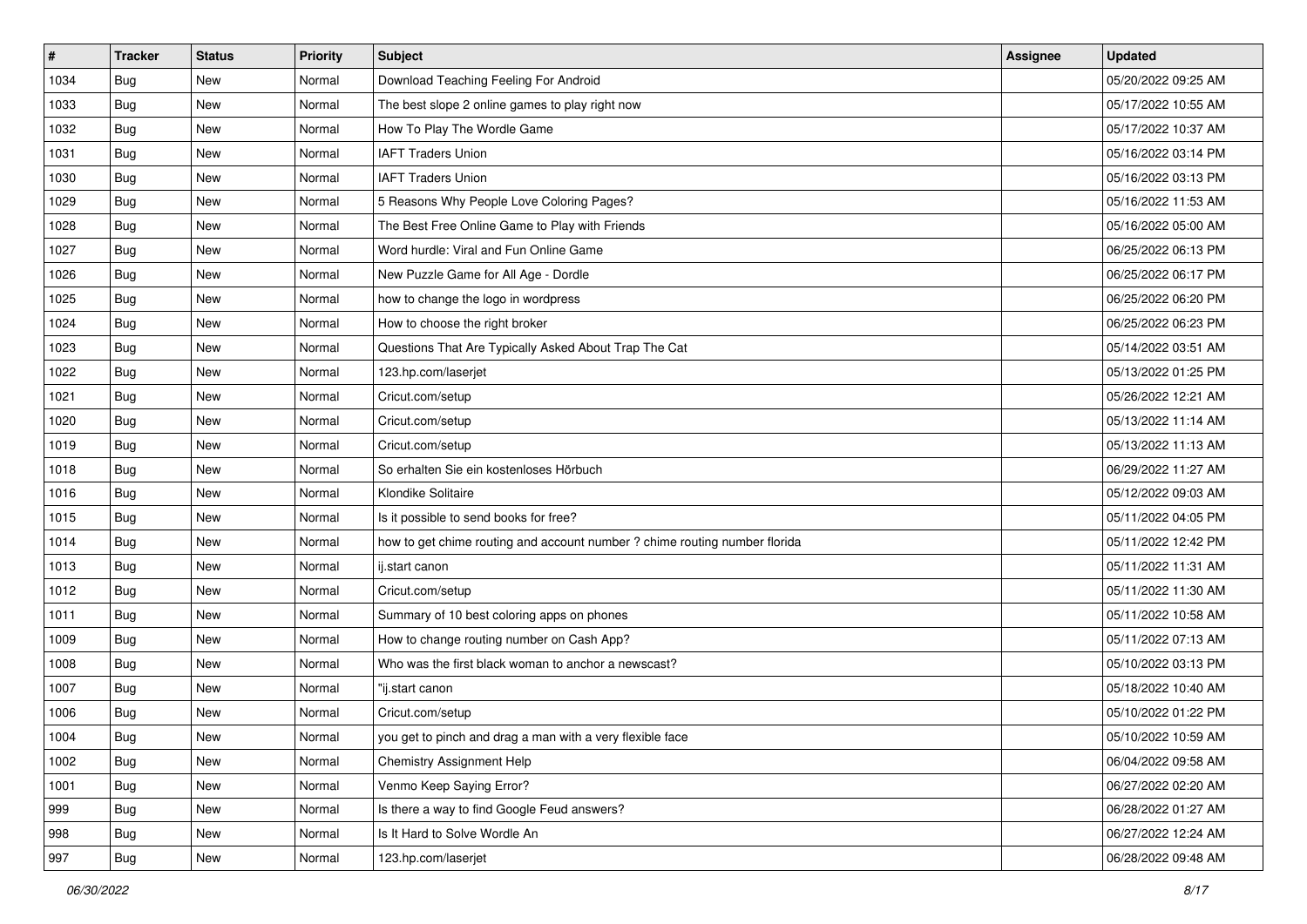| #   | <b>Tracker</b> | <b>Status</b> | <b>Priority</b> | <b>Subject</b>                                                              | <b>Assignee</b> | <b>Updated</b>      |
|-----|----------------|---------------|-----------------|-----------------------------------------------------------------------------|-----------------|---------------------|
| 996 | Bug            | New           | Normal          | Cricut.com/setup                                                            |                 | 06/27/2022 07:12 AM |
| 995 | Feature        | <b>New</b>    | Normal          | "ij.start canon                                                             |                 | 06/27/2022 01:29 PM |
| 994 | Feature        | New           | Normal          | Cricut.com/setup                                                            |                 | 06/26/2022 02:00 AM |
| 993 | <b>Bug</b>     | <b>New</b>    | Normal          | IO Games Free Online                                                        |                 | 06/26/2022 09:41 AM |
| 992 | Bug            | <b>New</b>    | Normal          | So vergrößern Sie Ihr Instagram-Profilbild                                  |                 | 06/26/2022 11:29 PM |
| 991 | Bug            | New           | Normal          | <b>MDMA MOLLY</b>                                                           |                 | 05/03/2022 12:03 AM |
| 990 | <b>Bug</b>     | <b>New</b>    | Normal          | Mushrooms                                                                   |                 | 06/26/2022 05:41 AM |
| 989 | Bug            | <b>New</b>    | Normal          | Barewoods Wax Cigar                                                         |                 | 06/26/2022 09:19 AM |
| 988 | Bug            | <b>New</b>    | Normal          | <b>Medicinal Mushrooms</b>                                                  |                 | 06/27/2022 09:33 AM |
| 987 | Bug            | <b>New</b>    | Normal          | <b>Medicinal Mushrooms</b>                                                  |                 | 06/27/2022 07:13 PM |
| 985 | Bug            | New           | Normal          | Find out the vitality of Facebook Phone Number:                             |                 | 06/27/2022 05:39 AM |
| 984 | Bug            | <b>New</b>    | Normal          | How to disable, permanently delete Twitter account on phone, PC             |                 | 06/26/2022 08:28 AM |
| 983 | Bug            | <b>New</b>    | Normal          | Finding issue in tekken 3 game?                                             |                 | 06/28/2022 03:26 AM |
| 982 | <b>Bug</b>     | <b>New</b>    | Normal          | Five sites that let you download free scenarios for your iPhone             |                 | 05/07/2022 09:34 PM |
| 981 | Bug            | <b>New</b>    | Normal          | VidMate Mod APK                                                             |                 | 06/28/2022 11:24 AM |
| 980 | Bug            | New           | Normal          | Free Gas Cards for the Unemployed                                           |                 | 06/28/2022 02:54 PM |
| 979 | Bug            | <b>New</b>    | Normal          | Free Gas Cards for the Unemployed                                           |                 | 06/25/2022 09:02 PM |
| 978 | Bug            | New           | Normal          | Delamore Lodge is a place to stay.                                          |                 | 06/27/2022 04:57 AM |
| 977 | Bug            | <b>New</b>    | Normal          | Fans of the Old Country will like this book.                                |                 | 06/26/2022 05:54 AM |
| 975 | Bug            | New           | Normal          | Payback 2 Mod APK                                                           |                 | 05/05/2022 10:56 AM |
| 974 | Bug            | New           | Normal          | Watch NCAA Football Live Streaming Free                                     |                 | 06/26/2022 05:33 PM |
| 973 | Feature        | <b>New</b>    | Normal          | Free NFL Streaming Sites                                                    |                 | 06/28/2022 06:27 AM |
| 972 | Bug            | <b>New</b>    | Normal          | How To Borrow Money From The Cash App? Get To Know About The Same           |                 | 04/25/2022 07:30 AM |
| 971 | <b>Bug</b>     | <b>New</b>    | Normal          | How Do I Check Balance On Cash App Card With Optimum Ease?                  |                 | 06/27/2022 08:16 PM |
| 970 | <b>Bug</b>     | <b>New</b>    | Normal          | The Amount Of Time Does Cash App Direct Deposit Time Take?                  |                 | 06/26/2022 07:32 PM |
| 969 | Bug            | <b>New</b>    | Normal          | Watch NCAA Football Live Match Free                                         |                 | 06/28/2022 01:31 PM |
| 968 | Feature        | <b>New</b>    | Normal          | watch nfl online free live streaming                                        |                 | 06/25/2022 11:52 PM |
| 967 | Feature        | New           | Normal          | stream live nfl games free online                                           |                 | 06/26/2022 10:09 AM |
| 966 | Bug            | New           | Normal          | How to Download the Filmes                                                  |                 | 06/27/2022 03:25 AM |
| 965 | Bug            | New           | Normal          | Go with cash app customer service to know where I can load my cash app card |                 | 06/28/2022 04:30 AM |
| 964 | Bug            | New           | Normal          | Can I Fix Cash App Transfer Failed Issues By Adding Sufficient Funds?       |                 | 06/26/2022 07:21 AM |
| 963 | Feature        | New           | Normal          | Why I am not getting cool cash app card designs- call experts               |                 | 06/26/2022 07:52 AM |
| 962 | <b>Bug</b>     | New           | Normal          | Kostenlose Hörbücher                                                        |                 | 06/26/2022 10:45 PM |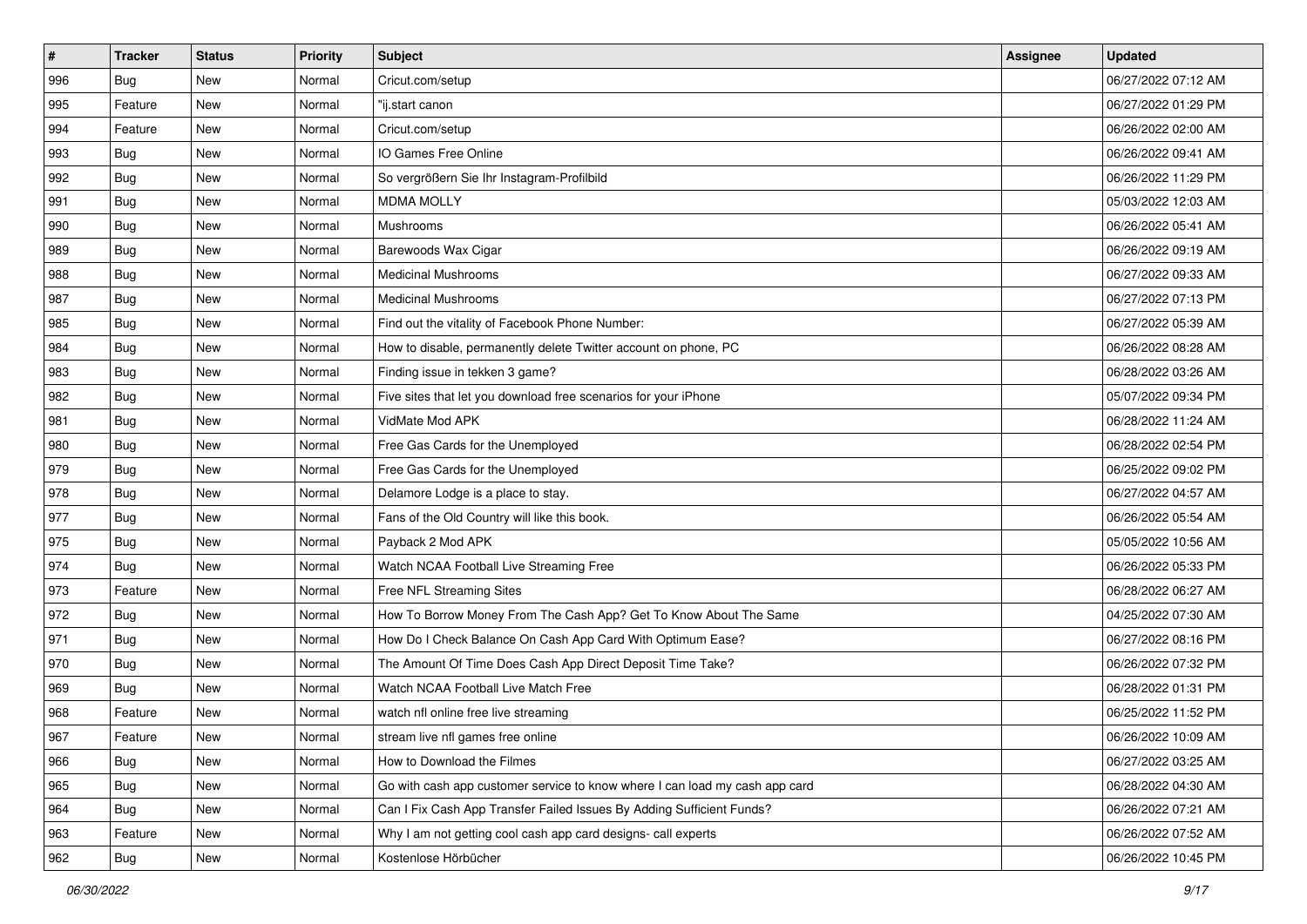| #   | <b>Tracker</b> | <b>Status</b> | <b>Priority</b> | <b>Subject</b>                                                                         | Assignee | <b>Updated</b>      |
|-----|----------------|---------------|-----------------|----------------------------------------------------------------------------------------|----------|---------------------|
| 961 | Bug            | <b>New</b>    | Normal          | TeaTv is an Android                                                                    |          | 06/26/2022 02:02 PM |
| 959 | Bug            | <b>New</b>    | Normal          | Get connected with cash app team-How to get money off cash app at walmart without card |          | 06/27/2022 08:52 AM |
| 958 | Bug            | <b>New</b>    | Normal          | Avail Cash app support service to know Sutton bank cash app number                     |          | 06/26/2022 08:46 AM |
| 957 | Bug            | <b>New</b>    | Normal          | From Where I Can Get Cheap Writing Services?                                           |          | 04/20/2022 05:06 AM |
| 956 | Bug            | <b>New</b>    | Normal          | FNF Free Mods Online                                                                   |          | 06/25/2022 09:59 PM |
| 954 | Bug            | New           | Normal          | AZ Screen Recorder Mod                                                                 |          | 06/25/2022 11:24 PM |
| 953 | <b>Bug</b>     | <b>New</b>    | Normal          | Manga Dogs - Read Your Favorite Comics on Your Smartphone                              |          | 06/27/2022 03:53 PM |
| 952 | Bug            | <b>New</b>    | Normal          | Canon IJ Network Tool                                                                  |          | 06/26/2022 10:35 AM |
| 951 | Bug            | <b>New</b>    | Normal          | Canon.com/ijsetup                                                                      |          | 06/27/2022 07:56 PM |
| 950 | Bug            | <b>New</b>    | Normal          | ij.start canon                                                                         |          | 06/26/2022 04:35 AM |
| 949 | Bug            | New           | Normal          | <b>Educational Games</b>                                                               |          | 06/15/2022 09:11 PM |
| 948 | <b>Bug</b>     | <b>New</b>    | Normal          | Canon IJ Network Tool                                                                  |          | 06/27/2022 09:30 PM |
| 947 | Bug            | <b>New</b>    | Normal          | is Disney Now and Disney Plus different?                                               |          | 04/14/2022 09:53 AM |
| 946 | <b>Bug</b>     | <b>New</b>    | Normal          | What is Plex and Is Plex Legal?                                                        |          | 06/26/2022 05:23 AM |
| 945 | Bug            | <b>New</b>    | Normal          | TikTok 18 Mod Apk For Your Android                                                     |          | 04/13/2022 09:32 AM |
| 944 | Feature        | New           | Normal          | Canon.com/ijsetup                                                                      |          | 06/27/2022 09:46 AM |
| 943 | Bug            | <b>New</b>    | Normal          | ij.start canon                                                                         |          | 04/13/2022 08:52 AM |
| 942 | Bug            | <b>New</b>    | Normal          | Canon IJ Network Tool                                                                  |          | 04/13/2022 08:45 AM |
| 941 | Bug            | <b>New</b>    | Normal          | is Disney Now and Disney Plus different?                                               |          | 06/26/2022 12:10 PM |
| 940 | Bug            | <b>New</b>    | Normal          | What is Plex and Is Plex Legal?                                                        |          | 06/26/2022 04:50 PM |
| 935 | Bug            | <b>New</b>    | Normal          | MovieBox Pro Apk - Watch Movies and TV Shows on Your Android Phone                     |          | 06/26/2022 04:11 AM |
| 934 | <b>Bug</b>     | <b>New</b>    | Normal          | MovieBox Pro Apk - Watch Movies and TV Shows on Your Android Phone                     |          | 05/10/2022 11:01 AM |
| 933 | Bug            | <b>New</b>    | Normal          | How Can I Watch Movies on My Mobile Phone                                              |          | 06/24/2022 12:55 AM |
| 932 | Bug            | New           | Normal          | The best epic, long-playing PC games will consume days of your life.                   |          | 05/15/2022 07:44 PM |
| 930 | <b>Bug</b>     | <b>New</b>    | Normal          | The best free games online                                                             |          | 04/12/2022 09:05 AM |
| 929 | Bug            | <b>New</b>    | Normal          | Canon IJ Network Tool                                                                  |          | 04/12/2022 08:32 AM |
| 928 | <b>Bug</b>     | <b>New</b>    | Normal          | How Does Sutton Bank Cash App Customer Service Help In Answering Your Questions?       |          | 04/12/2022 11:36 AM |
| 927 | Feature        | New           | Normal          | What Is The Right Way To Troubleshoot Cash App Transfer Failed Problems?               |          | 04/12/2022 05:54 AM |
| 926 | Bug            | New           | Normal          | tavor 7                                                                                |          | 06/22/2022 05:08 PM |
| 925 | Bug            | New           | Normal          | tavor 7                                                                                |          | 06/15/2022 03:45 AM |
| 924 | Bug            | New           | Normal          | buy tec 9                                                                              |          | 04/11/2022 02:54 PM |
| 923 | Bug            | New           | Normal          | frenchies for sale                                                                     |          | 04/11/2022 02:35 PM |
| 922 | <b>Bug</b>     | New           | Normal          | Why Is The Need For Assignment Writing Services?                                       |          | 06/29/2022 06:48 PM |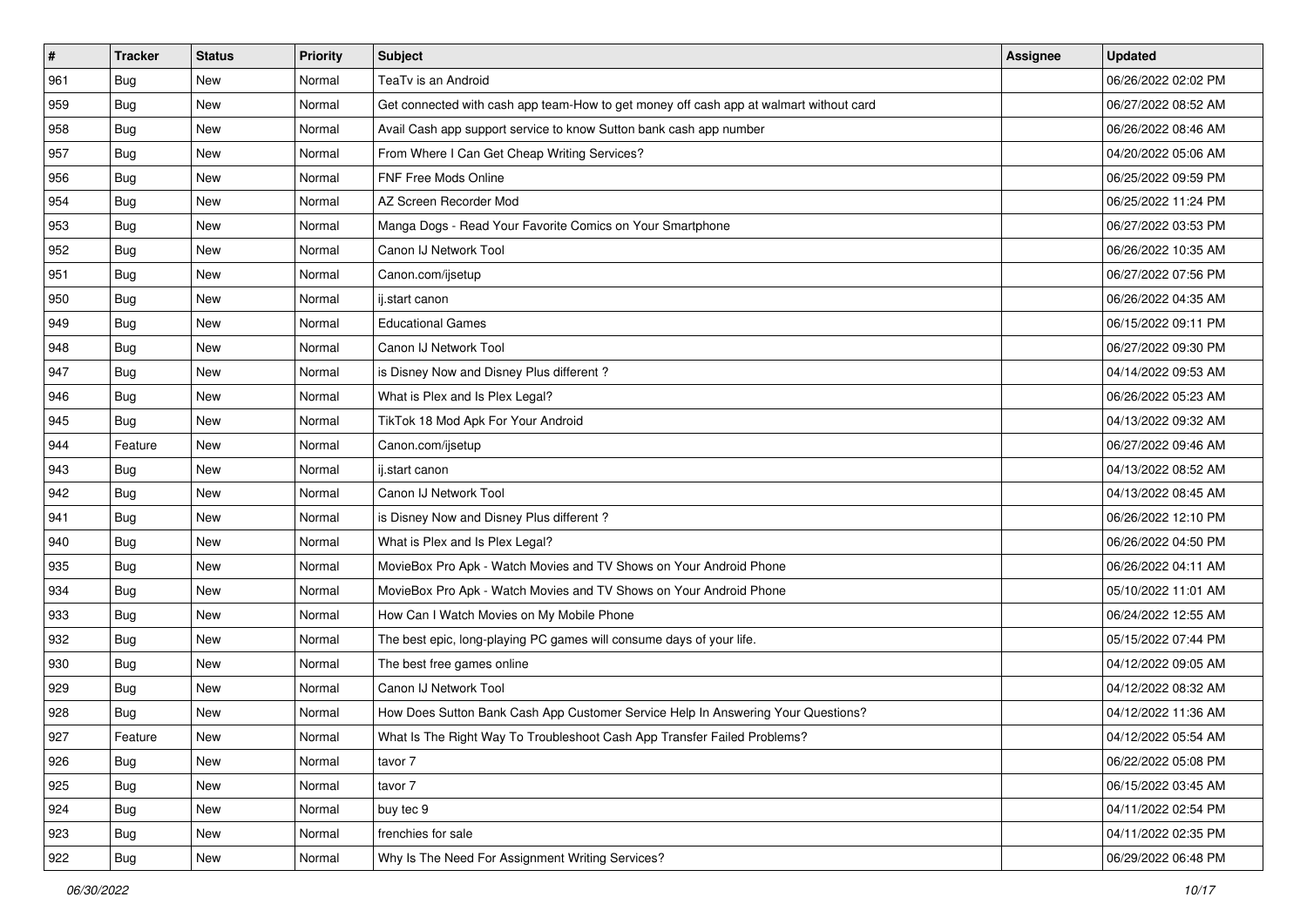| #   | <b>Tracker</b> | <b>Status</b> | <b>Priority</b> | <b>Subject</b>                                                            | <b>Assignee</b> | <b>Updated</b>      |
|-----|----------------|---------------|-----------------|---------------------------------------------------------------------------|-----------------|---------------------|
| 921 | Bug            | New           | Normal          | Canon IJ Network Tool                                                     |                 | 04/11/2022 09:00 AM |
| 920 | Bug            | <b>New</b>    | Normal          | Where I Can Get Essay Writing Services?                                   |                 | 04/11/2022 08:35 AM |
| 919 | Feature        | <b>New</b>    | Normal          | How can I check my Cash App card balance by dialing a number?             |                 | 04/10/2022 09:07 AM |
| 918 | Bug            | <b>New</b>    | Normal          | Antivirus for IOS                                                         |                 | 06/16/2022 10:36 PM |
| 917 | <b>Bug</b>     | <b>New</b>    | Normal          | Random Person Sent Me Money on Cash App-find solution?                    |                 | 04/09/2022 12:32 PM |
| 916 | Bug            | New           | Normal          | How long does it take to write a book?                                    |                 | 04/07/2022 12:15 PM |
| 915 | Bug            | <b>New</b>    | Normal          | Finance dissertation writing                                              |                 | 04/07/2022 09:22 AM |
| 914 | Bug            | <b>New</b>    | Normal          | Wordle: how to play fashion games for free?                               |                 | 04/07/2022 08:30 AM |
| 913 | Bug            | <b>New</b>    | Normal          | Canon IJ Network Tool                                                     |                 | 04/07/2022 06:21 AM |
| 912 | Bug            | <b>New</b>    | Normal          | Cuphead Mobile Game Review                                                |                 | 06/09/2022 10:14 AM |
| 911 | Bug            | New           | Normal          | Aluminum Windows & Doors                                                  |                 | 04/06/2022 08:10 PM |
| 910 | <b>Bug</b>     | <b>New</b>    | Normal          | Each content looks unisize or not formated                                |                 | 04/06/2022 11:21 AM |
| 909 | Bug            | <b>New</b>    | Normal          | Toca Life World APK                                                       |                 | 04/06/2022 04:52 AM |
| 908 | <b>Bug</b>     | <b>New</b>    | Normal          | Toca Life World APK                                                       |                 | 04/06/2022 03:18 AM |
| 907 | <b>Bug</b>     | <b>New</b>    | Normal          | Canon IJ Network Tool                                                     |                 | 04/04/2022 10:43 AM |
| 906 | Bug            | New           | Normal          | How To Change Cash App From Business To Personal Account For Any Reasons? |                 | 04/04/2022 09:57 AM |
| 905 | Bug            | <b>New</b>    | Normal          | MINI MILITIA MOD APK                                                      |                 | 05/19/2022 01:54 PM |
| 904 | Feature        | <b>New</b>    | Normal          | Laora seeck                                                               |                 | 04/20/2022 11:54 AM |
| 903 | Feature        | New           | Normal          | Good game                                                                 |                 | 04/11/2022 08:39 AM |
| 902 | Feature        | <b>New</b>    | Normal          | salo717                                                                   |                 | 05/18/2022 10:35 AM |
| 901 | Feature        | <b>New</b>    | Normal          | good game ever                                                            |                 | 06/29/2022 02:55 PM |
| 900 | Feature        | <b>New</b>    | Normal          | good game ever                                                            |                 | 04/02/2022 11:59 AM |
| 898 | <b>Bug</b>     | <b>New</b>    | Normal          | Shadow Fight 2 Mod APK                                                    |                 | 04/02/2022 09:17 AM |
| 895 | Bug            | New           | Normal          | Cash App Scams                                                            |                 | 06/18/2022 02:36 PM |
| 894 | Feature        | <b>New</b>    | Normal          | Need phd dissertation help in UK                                          |                 | 05/30/2022 12:29 PM |
| 893 | Bug            | <b>New</b>    | Normal          | klingeltone                                                               |                 | 04/13/2022 11:06 AM |
| 892 | <b>Bug</b>     | New           | Normal          | Good game                                                                 |                 | 04/01/2022 09:15 AM |
| 891 | <b>Bug</b>     | New           | Normal          | The most interesting game today, have you tried it?                       |                 | 04/01/2022 09:17 AM |
| 889 | Bug            | New           | Normal          | What is Plex and how it's work?                                           |                 | 04/01/2022 09:14 AM |
| 888 | Bug            | New           | Normal          | Is the Fox News Channel on Roku free?                                     |                 | 06/28/2022 06:58 PM |
| 887 | Bug            | New           | Normal          | What is Plex and how it's work?                                           |                 | 04/01/2022 09:16 AM |
| 886 | Bug            | New           | Normal          | Is the Fox News Channel on Roku free?                                     |                 | 06/28/2022 09:36 PM |
| 885 | <b>Bug</b>     | New           | Normal          | How to Install the Tele Latino App For Android                            |                 | 03/28/2022 04:10 AM |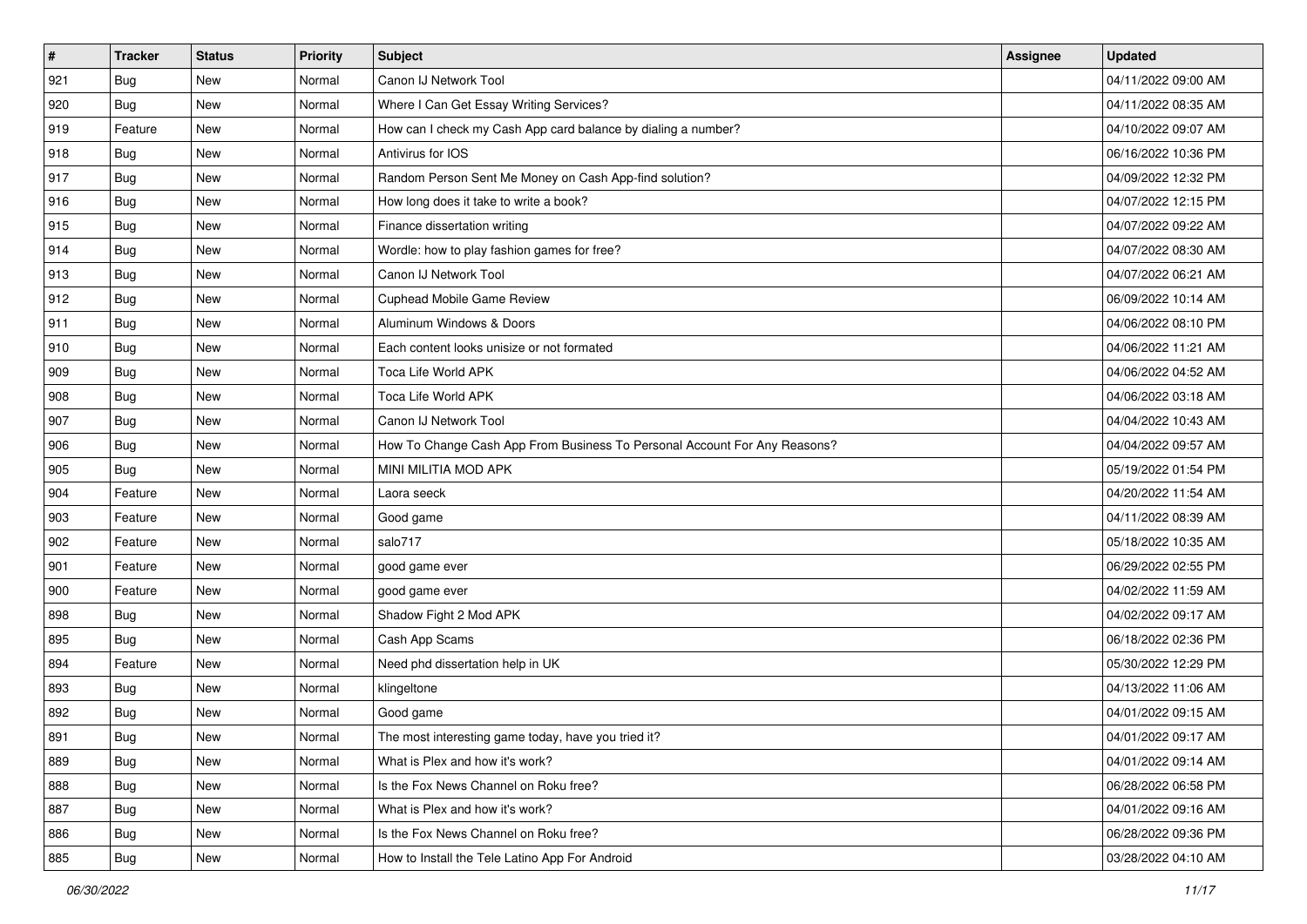| #   | <b>Tracker</b> | <b>Status</b> | <b>Priority</b> | Subject                                                                          | Assignee | <b>Updated</b>      |
|-----|----------------|---------------|-----------------|----------------------------------------------------------------------------------|----------|---------------------|
| 884 | Bug            | New           | Normal          | Why do Subway Surfers popular                                                    |          | 04/01/2022 09:16 AM |
| 883 | Bug            | New           | Normal          | Langweilen Sie sich jemals bei der gleichen alten Schriftart auf Instagram?      |          | 04/01/2022 09:16 AM |
| 882 | Bug            | New           | Normal          | How to change bank account on cash app?                                          |          | 04/01/2022 09:16 AM |
| 880 | Bug            | <b>New</b>    | Normal          | Why do Subway Surfers popular                                                    |          | 04/01/2022 09:16 AM |
| 879 | Feature        | <b>New</b>    | Normal          | Best Garage Door Repair in Massachusetts                                         |          | 04/01/2022 09:16 AM |
| 878 | Bug            | New           | Normal          | Wie ist instazoom hilfreich beim Herunterladen von Instagram-Profilbildern       |          | 04/08/2022 09:28 PM |
| 877 | Feature        | New           | Normal          | <b>Exness Broker Review</b>                                                      |          | 04/01/2022 09:12 AM |
| 876 | Bug            | New           | Normal          | Download Full-Size Profile Pictures of Your Favorite Users With InstaDP          |          | 04/01/2022 09:12 AM |
| 875 | Bug            | New           | Normal          | Red ball game                                                                    |          | 04/01/2022 09:15 AM |
| 874 | Bug            | New           | Normal          | Cómo descargar Minecraft Apk                                                     |          | 06/26/2022 08:01 AM |
| 873 | <b>Bug</b>     | New           | Normal          | Klingeltöne mp3                                                                  |          | 04/13/2022 11:03 AM |
| 872 | Bug            | New           | Normal          | Poppy Playtime Horror Game Free                                                  |          | 04/01/2022 09:11 AM |
| 870 | Bug            | New           | Normal          | Mahjong Solitaire                                                                |          | 04/01/2022 09:12 AM |
| 869 | Bug            | New           | Normal          | Sonnerie Post Malone 2022                                                        |          | 04/13/2022 11:05 AM |
| 865 | <b>Bug</b>     | New           | Normal          | Canon IJ Printer Utility                                                         |          | 05/18/2022 07:24 PM |
| 864 | Bug            | New           | Normal          | Canon IJ Network Tool                                                            |          | 04/01/2022 09:14 AM |
| 863 | Bug            | New           | Normal          | Canon IJ Network Tool                                                            |          | 04/01/2022 09:12 AM |
| 862 | Bug            | New           | Normal          | none                                                                             |          | 04/01/2022 09:11 AM |
| 859 | Bug            | New           | Normal          | Canon IJ Network Tool                                                            |          | 04/01/2022 09:13 AM |
| 857 | Bug            | New           | Normal          | Welcome to the world of classic retro games                                      |          | 04/01/2022 09:13 AM |
| 856 | Bug            | New           | Normal          | Online Classes Assistance Help For Student                                       |          | 04/01/2022 09:13 AM |
| 855 | Bug            | New           | Normal          | Online Classes Assistance Help For Student                                       |          | 04/01/2022 09:13 AM |
| 854 | Bug            | <b>New</b>    | Normal          | How To Resolve Password Problems Through Facebook Customer Service?              |          | 04/09/2022 06:11 PM |
| 853 | <b>Bug</b>     | New           | Normal          | what is dr laser                                                                 |          | 04/01/2022 09:13 AM |
| 852 | Bug            | New           | Normal          | How to cancel your French Bee flight within 24 hours?                            |          | 04/01/2022 09:13 AM |
| 851 | Bug            | New           | Normal          | Laden Sie den kostenlosen MP3-Klingelton für Ihr Mobiltelefon herunter           |          | 04/01/2022 09:14 AM |
| 850 | <b>Bug</b>     | New           | Normal          | Puppy Playtime APK Android                                                       |          | 04/01/2022 09:14 AM |
| 849 | Bug            | New           | Normal          | FutEmax App Apk - Watch Soccer, Fantasy Football, And More On Your Mobile Device |          | 04/01/2022 09:04 AM |
| 848 | Feature        | New           | Normal          | <b>Online Classes Assistance</b>                                                 |          | 04/01/2022 08:57 AM |
| 847 | Feature        | New           | Normal          | Canon.com/ijsetup                                                                |          | 04/01/2022 09:08 AM |
| 846 | Feature        | New           | Normal          | ij.start canon                                                                   |          | 04/01/2022 08:58 AM |
| 845 | Feature        | New           | Normal          | canon.com/ijsetup                                                                |          | 04/01/2022 08:58 AM |
| 844 | <b>Bug</b>     | New           | Normal          | To know Chime Routing Number call on the helpline number                         |          | 04/01/2022 08:58 AM |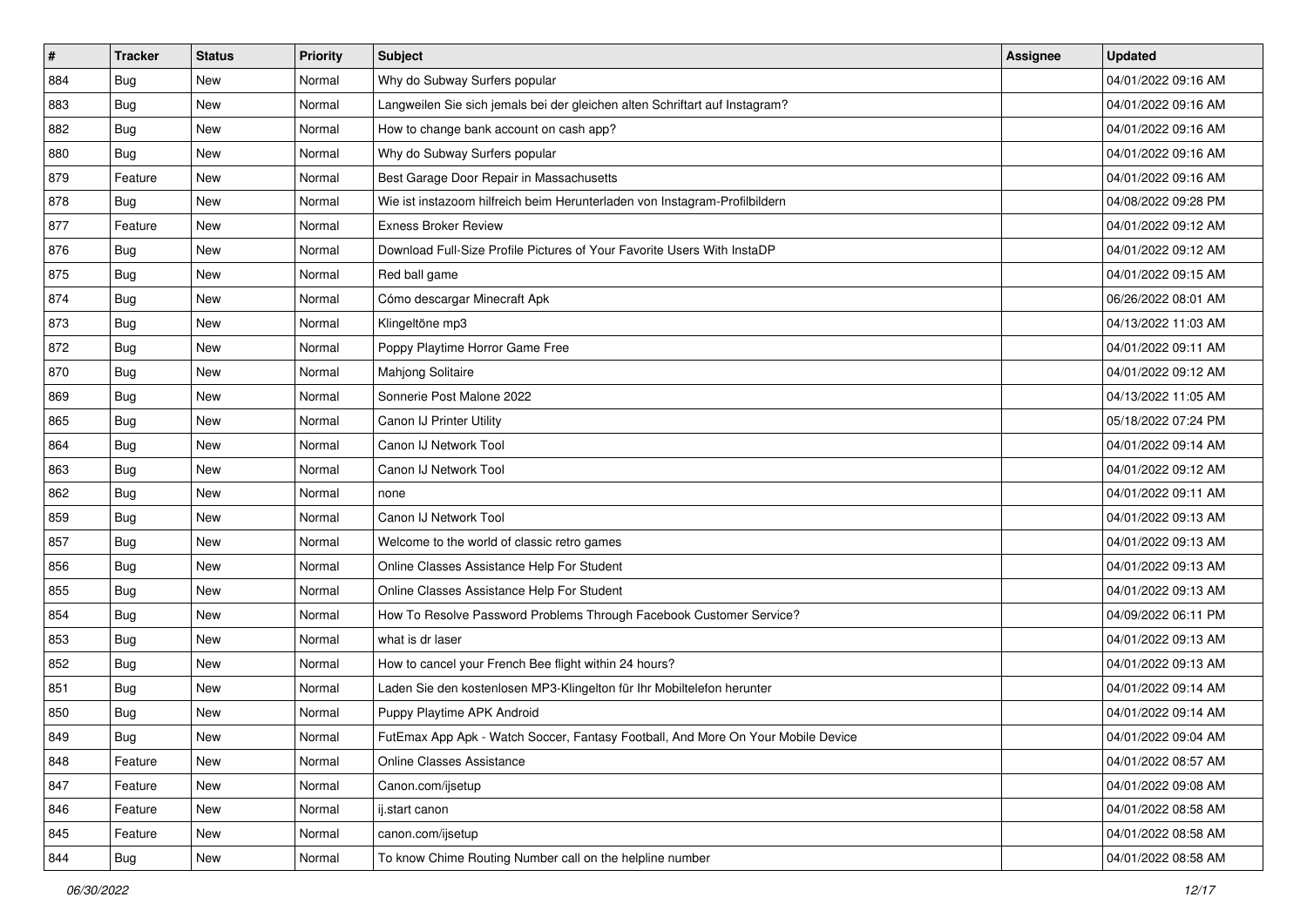| #   | <b>Tracker</b> | <b>Status</b> | <b>Priority</b> | Subject                                                       | <b>Assignee</b> | <b>Updated</b>      |
|-----|----------------|---------------|-----------------|---------------------------------------------------------------|-----------------|---------------------|
| 843 | Bug            | New           | Normal          | Canon IJ Network Tool                                         |                 | 04/01/2022 08:58 AM |
| 842 | Bug            | <b>New</b>    | Normal          | Join the fun game                                             |                 | 04/01/2022 08:58 AM |
| 841 | Bug            | New           | Normal          | How do I activate FOX NOW?                                    |                 | 04/01/2022 08:58 AM |
| 840 | Bug            | <b>New</b>    | Normal          | Is Tubi really free and legal?                                |                 | 04/01/2022 08:58 AM |
| 839 | Bug            | <b>New</b>    | Normal          | How do I activate FOX NOW?                                    |                 | 04/01/2022 08:58 AM |
| 838 | Bug            | <b>New</b>    | Normal          | Celebrity Hunter Mod apk - Como instalá-lo                    |                 | 04/01/2022 08:58 AM |
| 836 | Bug            | <b>New</b>    | Normal          | What Is The Required Amount To Pay As Cash App Clearance Fee? |                 | 04/01/2022 09:00 AM |
| 835 | Bug            | <b>New</b>    | Normal          | Build your strong army with Taming io                         |                 | 04/01/2022 08:59 AM |
| 834 | Bug            | <b>New</b>    | Normal          | Grasp the secret to relieve stress and fatigue                |                 | 04/01/2022 08:57 AM |
| 833 | Bug            | <b>New</b>    | Normal          | Does Direct Deposit Hit Chime- seek Chime Customer Service    |                 | 04/01/2022 08:59 AM |
| 832 | Bug            | New           | Normal          | Choque Royale Mod Apk                                         |                 | 04/01/2022 08:59 AM |
| 831 | Bug            | <b>New</b>    | Normal          | Build and shoot                                               |                 | 05/29/2022 04:47 PM |
| 830 | Bug            | <b>New</b>    | Normal          | Poppy Playtime APK                                            |                 | 06/27/2022 10:31 PM |
| 828 | Bug            | <b>New</b>    | Normal          | Nursery management                                            |                 | 06/28/2022 12:10 PM |
| 827 | <b>Bug</b>     | <b>New</b>    | Normal          | Come To Know The Required Steps To Unlock Cash App Account    |                 | 04/01/2022 08:59 AM |
| 826 | Bug            | New           | Normal          | How to Dowload MXL TV Premium                                 |                 | 05/26/2022 03:34 PM |
| 825 | Bug            | <b>New</b>    | Normal          | Lucky Patcher Download                                        |                 | 06/26/2022 06:09 PM |
| 822 | Bug            | <b>New</b>    | Normal          | Dowload Your Boyfriend Game                                   |                 | 06/28/2022 04:56 AM |
| 821 | Bug            | <b>New</b>    | Normal          | Nicoo - A Review of the Popular Battle Royale Game            |                 | 06/28/2022 08:30 AM |
| 820 | Bug            | New           | Normal          | Metal Slug Apk para Android                                   |                 | 06/29/2022 12:55 PM |
| 819 | Bug            | New           | Normal          | Metal Slug Apk para Android                                   |                 | 06/27/2022 09:35 AM |
| 817 | Bug            | <b>New</b>    | Normal          | Pacman 30th Anniversary                                       |                 | 06/28/2022 09:20 AM |
| 816 | Bug            | <b>New</b>    | Normal          | Play Scribble io fun with everyone                            |                 | 06/28/2022 03:20 PM |
| 813 | Feature        | New           | Normal          | Canon.com/ijsetup                                             |                 | 06/28/2022 05:15 PM |
| 812 | Feature        | <b>New</b>    | Normal          | canon.com/ijsetup                                             |                 | 06/29/2022 06:04 AM |
| 811 | Bug            | <b>New</b>    | Normal          | Canon IJ Network Tool                                         |                 | 06/29/2022 10:59 PM |
| 810 | Feature        | New           | Normal          | how to remove viruses from a phone                            |                 | 06/28/2022 11:13 AM |
| 809 | <b>Bug</b>     | New           | Normal          | Smash Karts - immerse yourself in the exciting race           |                 | 06/28/2022 09:57 AM |
| 808 | Bug            | New           | Normal          | Sinnvolle Guten-Morgen-Grüße                                  |                 | 06/28/2022 10:45 PM |
| 807 | Bug            | New           | Normal          | 1v1Battle is a strategic action 'Build and shoot' game        |                 | 06/27/2022 06:52 AM |
| 806 | Feature        | New           | Normal          | Go everywhere thanks to mapquest driving directions           |                 | 06/29/2022 07:38 AM |
| 804 | <b>Bug</b>     | New           | Normal          | Review                                                        |                 | 06/29/2022 03:32 AM |
| 802 | <b>Bug</b>     | New           | Normal          | Who Is an ETL Engineer                                        |                 | 06/28/2022 02:03 AM |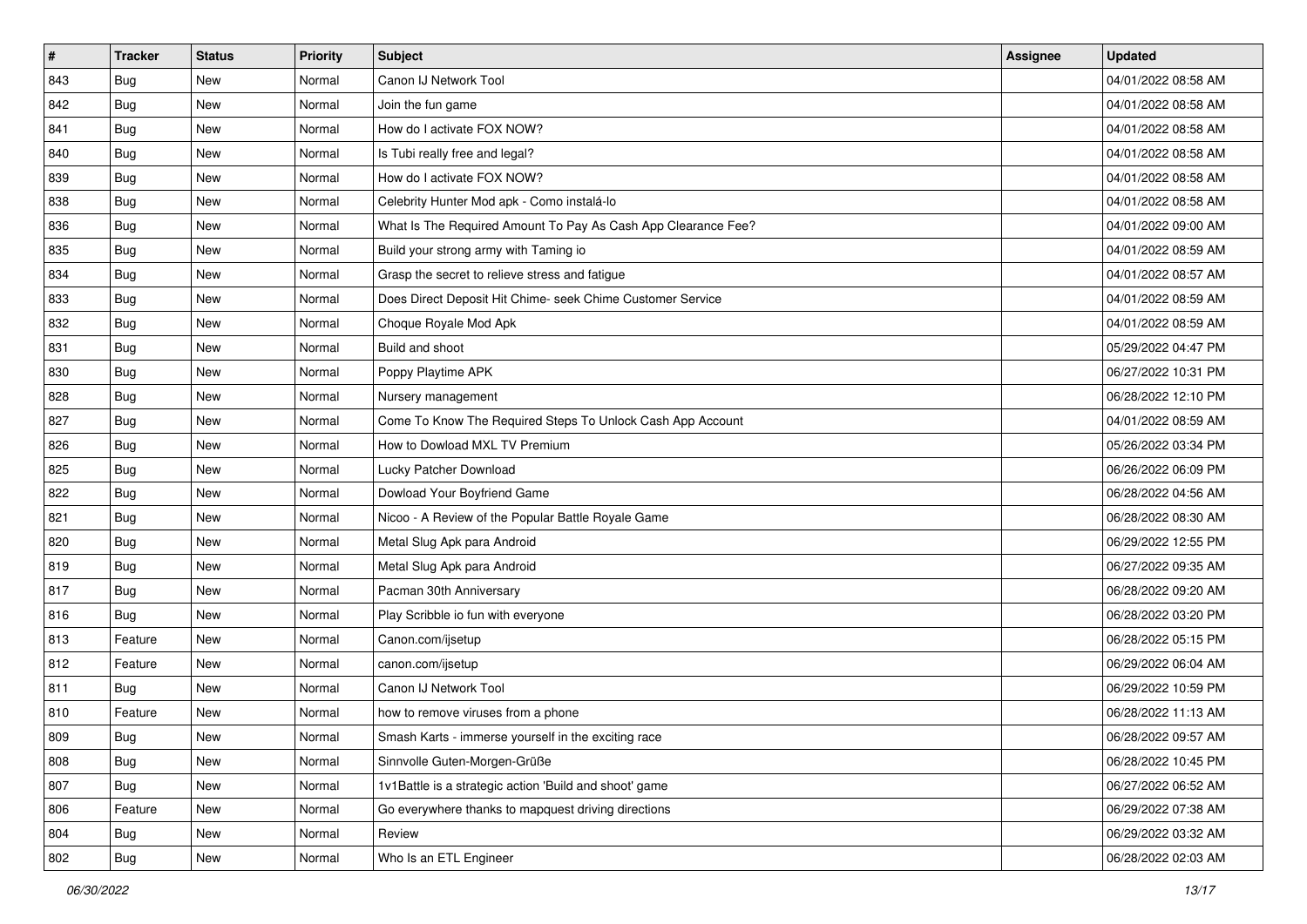| #   | <b>Tracker</b> | <b>Status</b> | <b>Priority</b> | <b>Subject</b>                                                                | <b>Assignee</b> | <b>Updated</b>      |
|-----|----------------|---------------|-----------------|-------------------------------------------------------------------------------|-----------------|---------------------|
| 801 | Bug            | New           | Normal          | Who Is an ETL Engineer                                                        |                 | 06/27/2022 12:25 PM |
| 800 | Bug            | New           | Normal          | Who Is an ETL Engineer                                                        |                 | 06/29/2022 08:54 AM |
| 799 | Bug            | New           | Normal          | Who Is an ETL Engineer                                                        |                 | 06/29/2022 07:36 PM |
| 798 | Bug            | <b>New</b>    | Normal          | Who Is an ETL Engineer                                                        |                 | 06/29/2022 02:44 AM |
| 796 | Bug            | <b>New</b>    | Normal          | How Does Cash App ++ actually work and What is the process of it              |                 | 06/29/2022 05:10 AM |
| 795 | Bug            | New           | Normal          | Drift Boss - Exciting Race                                                    |                 | 06/26/2022 06:32 PM |
| 794 | Feature        | <b>New</b>    | Normal          | Safe place to buy fifa coins                                                  |                 | 06/28/2022 11:15 AM |
| 792 | Bug            | <b>New</b>    | Normal          | What is Google Camera Mod?                                                    |                 | 06/27/2022 10:20 AM |
| 791 | Bug            | New           | Normal          | Samsnung TV Plus is not working                                               |                 | 04/01/2022 09:03 AM |
| 790 | Bug            | <b>New</b>    | Normal          | My app                                                                        |                 | 04/01/2022 09:03 AM |
| 789 | Bug            | New           | Normal          | Full version                                                                  |                 | 06/29/2022 09:29 PM |
| 788 | Bug            | <b>New</b>    | Normal          | Intro Maker Mod APK                                                           |                 | 06/29/2022 09:13 PM |
| 787 | Bug            | <b>New</b>    | Normal          | Assured Assignment Help                                                       |                 | 06/29/2022 09:56 AM |
| 786 | Bug            | <b>New</b>    | Normal          | Best Assignment Help in Australia & UK                                        |                 | 06/21/2022 09:28 PM |
| 785 | Bug            | <b>New</b>    | Normal          | How To Get Money Off Cash App Without Card Or With A Card?                    |                 | 06/28/2022 11:35 AM |
| 784 | Bug            | New           | Normal          | How To Add Money On Cash App Card And Check The Funds?                        |                 | 06/28/2022 12:36 PM |
| 783 | Bug            | <b>New</b>    | Normal          | How Do I Determine The Reasons And Solutions To Fix Cash App Transfer Failed? |                 | 06/29/2022 01:42 PM |
| 782 | Bug            | <b>New</b>    | Normal          | Comment faire une sonnerie téléphonique                                       |                 | 06/29/2022 04:47 PM |
| 781 | <b>Bug</b>     | New           | Normal          | Free Whatsapp Group to Join                                                   |                 | 06/28/2022 11:48 AM |
| 777 | Bug            | <b>New</b>    | Normal          | Obtain driving instructions using Google Maps.                                |                 | 06/29/2022 07:00 AM |
| 776 | Bug            | <b>New</b>    | Normal          | Wibargain                                                                     |                 | 06/28/2022 01:57 PM |
| 775 | <b>Bug</b>     | New           | Normal          | cash app                                                                      |                 | 02/14/2022 08:20 AM |
| 774 | Bug            | <b>New</b>    | Normal          | Follow proper initiatives                                                     |                 | 06/29/2022 12:34 PM |
| 773 | Bug            | New           | Normal          | Spades - Play online free                                                     |                 | 06/28/2022 12:26 PM |
| 772 | Bug            | <b>New</b>    | Normal          | united airlines baggage policy                                                |                 | 06/29/2022 03:40 PM |
| 771 | Bug            | <b>New</b>    | Normal          | united airlines baggage policy                                                |                 | 06/29/2022 05:39 PM |
| 770 | <b>Bug</b>     | New           | Normal          | Canon IJ Network Tool                                                         |                 | 06/29/2022 04:48 AM |
| 769 | <b>Bug</b>     | New           | Normal          | check my cash app                                                             |                 | 06/28/2022 03:29 PM |
| 768 | Bug            | New           | Normal          | Where can you buy best jackets online?                                        |                 | 06/26/2022 01:50 PM |
| 767 | Bug            | New           | Normal          | apkmod                                                                        |                 | 06/29/2022 06:15 PM |
| 766 | Bug            | New           | Normal          | Pobreflix Mod APK Review                                                      |                 | 06/29/2022 10:55 PM |
| 765 | Bug            | New           | Normal          | Follow proper initiatives to check my cash app                                |                 | 06/25/2022 10:08 AM |
| 764 | <b>Bug</b>     | New           | Normal          | What is available to see what I can watch HBO Max?                            |                 | 06/29/2022 08:50 PM |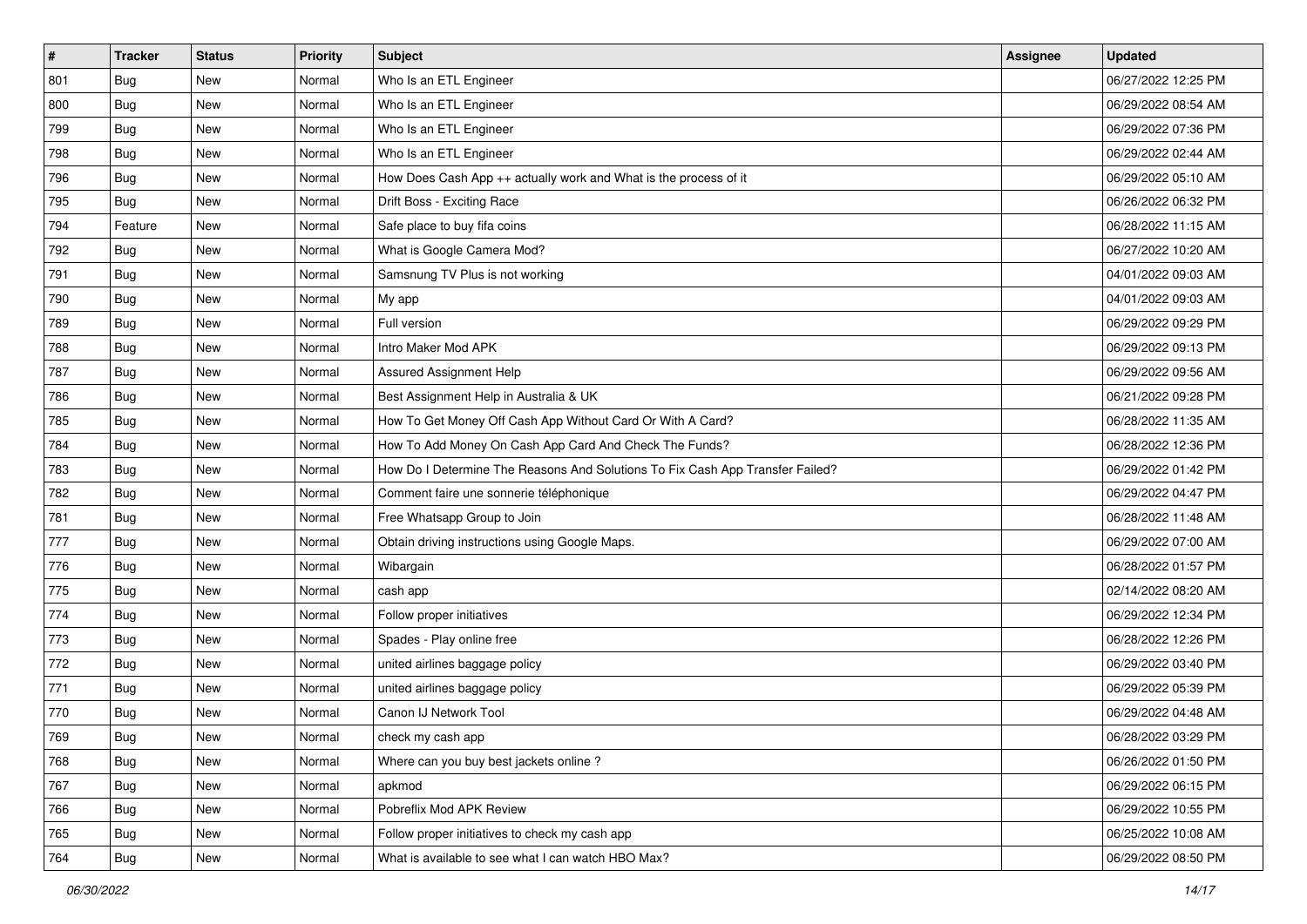| #   | <b>Tracker</b> | <b>Status</b> | <b>Priority</b> | <b>Subject</b>                                                                                      | <b>Assignee</b> | <b>Updated</b>      |
|-----|----------------|---------------|-----------------|-----------------------------------------------------------------------------------------------------|-----------------|---------------------|
| 762 | Bug            | New           | Normal          | How To Add Money To A Cash App Card If Struggling With Low Amount?                                  |                 | 06/29/2022 10:53 AM |
| 760 | Bug            | New           | Normal          | apkmod                                                                                              |                 | 06/27/2022 04:13 PM |
| 758 | Bug            | New           | Normal          | How Do I Study Consistently For Hours?                                                              |                 | 06/27/2022 12:49 AM |
| 757 | Bug            | <b>New</b>    | Normal          | Why Is Issue of Car Maintenance so Famous for the Consumers?                                        |                 | 04/01/2022 09:01 AM |
| 756 | Feature        | <b>New</b>    | Normal          | Your one-stop destination for the thesis writing service                                            |                 | 06/27/2022 05:46 PM |
| 754 | Bug            | New           | Normal          | Cómo descargar tonos gratis de teléfono celular                                                     |                 | 06/26/2022 01:56 PM |
| 753 | Bug            | New           | Normal          | onlineessaygrader                                                                                   |                 | 06/28/2022 05:55 AM |
| 752 | <b>Bug</b>     | New           | Normal          | Plagerism checker                                                                                   |                 | 06/26/2022 06:33 PM |
| 750 | Bug            | New           | Normal          | Create a Report Template                                                                            |                 | 06/26/2022 04:27 PM |
| 749 | Bug            | New           | Normal          | The Best Bubble Shooter Game for Android                                                            |                 | 06/26/2022 12:12 PM |
| 748 | Bug            | New           | Normal          | Il y a quelques façons d'obtenir des sonneries gratuites pour votre iPhone                          |                 | 06/26/2022 11:24 PM |
| 747 | Bug            | New           | Normal          | How to Install Tyflex Plus on Your Android Device                                                   |                 | 06/26/2022 08:16 AM |
| 744 | Bug            | New           | Normal          | <b>Pixel Survive</b>                                                                                |                 | 06/28/2022 05:13 AM |
| 743 | Bug            | New           | Normal          | They promote 'pixel art' contests and a 'game jam' related to the work and figure of Carlos Casares |                 | 06/28/2022 12:04 PM |
| 742 | Bug            | <b>New</b>    | Normal          | How Long Does Cash App Support Take To Respond For A Better Support?                                |                 | 06/25/2022 11:00 PM |
| 741 | Bug            | New           | Normal          | <b>Blockchain Technology Solutions</b>                                                              |                 | 06/26/2022 02:19 AM |
| 740 | Feature        | New           | Normal          | Online Thesis Help USA                                                                              |                 | 06/28/2022 08:25 PM |
| 739 | Bug            | New           | Normal          | law dissertation help                                                                               |                 | 06/27/2022 06:12 PM |
| 738 | Bug            | New           | Normal          | How Much Amount Do I Get Using The Referral Code For Cash App?                                      |                 | 06/27/2022 03:58 PM |
| 737 | Bug            | New           | Normal          | How Do I Talk To A Live Person At Facebook If Anything Is Doubtful?                                 |                 | 06/27/2022 09:59 PM |
| 736 | Bug            | New           | Normal          | I Want to Edit in My Website (transfer-factor.net) Unfortunately, Unable to Edit It                 |                 | 06/24/2022 07:32 AM |
| 735 | Bug            | New           | Normal          | A quick fix of how to get money back from cash app stocks                                           |                 | 06/29/2022 09:07 PM |
| 734 | Bug            | New           | Normal          | DR. STRANGE: Multiverse of Scheduling Madness!                                                      |                 | 06/28/2022 07:07 AM |
| 733 | Bug            | New           | Normal          | How does one go about getting a book deal?                                                          |                 | 06/28/2022 06:35 PM |
| 732 | Bug            | New           | Normal          | Get rectifications steps about why cash app transfer failed                                         |                 | 06/26/2022 03:28 PM |
| 731 | Bug            | New           | Normal          | Avail Of Cash App Customer Service If Unable To Down Cash App Mobile App?                           |                 | 06/25/2022 08:36 PM |
| 730 | <b>Bug</b>     | New           | Normal          | Canon IJ Network Tool                                                                               |                 | 06/26/2022 05:51 PM |
| 729 | <b>Bug</b>     | New           | Normal          | Canon IJ Network Tool                                                                               |                 | 06/28/2022 01:10 PM |
| 728 | <b>Bug</b>     | New           | Normal          | Will Cash App refund money if scammed? Hitches With Optimum Ease                                    |                 | 06/26/2022 06:15 AM |
| 726 | Bug            | New           | Normal          | Mobile Application Development Services                                                             |                 | 06/28/2022 04:44 PM |
| 725 | Feature        | New           | Normal          | What are memo writing services design                                                               |                 | 06/24/2022 06:24 AM |
| 724 | <b>Bug</b>     | New           | Normal          | Dial Chime Customer support number for a quick response                                             |                 | 06/29/2022 03:31 AM |
| 721 | Bug            | New           | Normal          | Cómo instalar un Mod Apk                                                                            |                 | 06/24/2022 09:39 PM |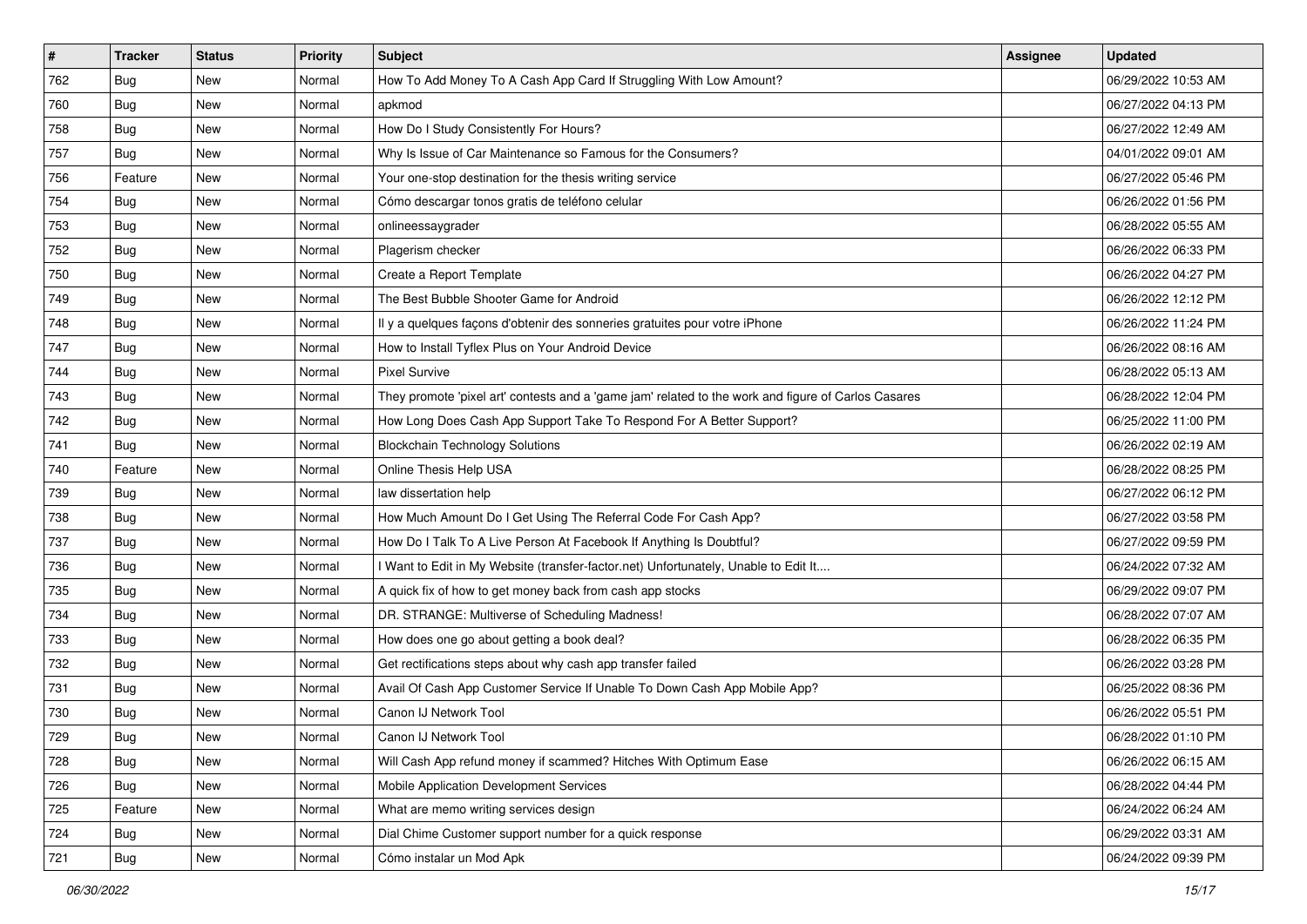| #   | <b>Tracker</b> | <b>Status</b> | <b>Priority</b> | <b>Subject</b>                                                               | Assignee | <b>Updated</b>      |
|-----|----------------|---------------|-----------------|------------------------------------------------------------------------------|----------|---------------------|
| 720 | Bug            | <b>New</b>    | Normal          | How does Cash App Phone Number provide a quick treatment?                    |          | 06/27/2022 08:02 AM |
| 719 | Bug            | <b>New</b>    | Normal          | How Do I Send \$5000 Through Cash App Account With Ease?                     |          | 06/29/2022 10:15 PM |
| 717 | Bug            | <b>New</b>    | Normal          | Disney Plus Apk - Watch Movies and TV Shows on Your Device                   |          | 06/29/2022 03:10 PM |
| 716 | Bug            | <b>New</b>    | Normal          | La celebración de un BabyShower.                                             |          | 06/27/2022 12:29 PM |
| 715 | <b>Bug</b>     | <b>New</b>    | Normal          | Puppy Playtime Descargar gratis                                              |          | 06/28/2022 10:46 PM |
| 714 | Bug            | New           | Normal          | Cuevana 3 Premium - Enjoy Your Favorite Movies and TV Shows on Your Smart TV |          | 06/27/2022 11:43 PM |
| 712 | Bug            | <b>New</b>    | Normal          | <b>Tips and Tricks</b>                                                       |          | 06/29/2022 07:26 PM |
| 711 | <b>Bug</b>     | <b>New</b>    | Normal          | Human Fall Flat Apk Download                                                 |          | 06/28/2022 08:27 PM |
| 710 | <b>Bug</b>     | <b>New</b>    | Normal          | Take Necessary Assistance If You Are Unable Activate Cash App Card           |          | 06/25/2022 09:26 PM |
| 709 | Bug            | <b>New</b>    | Normal          | How To Load Cash App Card At Walmart Without Having To Face Any Hassle?      |          | 06/29/2022 03:26 AM |
| 708 | Bug            | New           | Normal          | Efficient ways to proceed with the cash app dispute process?                 |          | 06/29/2022 10:24 AM |
| 706 | Bug            | <b>New</b>    | Normal          | How Can You Cancel A Cash App Payment Without Any Prior Information?         |          | 06/26/2022 09:13 AM |
| 705 | Bug            | New           | Normal          | wuxiaworld                                                                   |          | 06/29/2022 11:42 PM |
| 704 | <b>Bug</b>     | <b>New</b>    | Normal          | Reach support team of Chime Customer Service for instant help                |          | 06/29/2022 05:49 AM |
| 703 | <b>Bug</b>     | New           | Normal          | For real-time help, dial Facebook customer service number                    |          | 06/29/2022 12:30 AM |
| 702 | Bug            | <b>New</b>    | Normal          | Avail Chime Customer Service to know How To Get Chime Bank Statement         |          | 06/28/2022 04:58 AM |
| 701 | Bug            | <b>New</b>    | Normal          | Why Law Essay Helper UK is Necessary?                                        |          | 06/29/2022 06:29 PM |
| 700 | Bug            | <b>New</b>    | Normal          | Cómo descargar Poppy Playtime                                                |          | 04/01/2022 09:30 AM |
| 699 | <b>Bug</b>     | <b>New</b>    | Normal          | Would you be able to utilize Cash App Twitch?                                |          | 06/29/2022 09:07 PM |
| 698 | Feature        | <b>New</b>    | Normal          | Connect with cash app representative to ask about cash app flip scam         |          | 06/26/2022 11:24 AM |
| 697 | <b>Bug</b>     | <b>New</b>    | Normal          | How to Descargar Pura TV For Android                                         |          | 06/28/2022 04:43 PM |
| 696 | Bug            | <b>New</b>    | Normal          | How to Install the TuMangaOnline App                                         |          | 06/29/2022 08:48 PM |
| 695 | <b>Bug</b>     | <b>New</b>    | Normal          | Refer Listas IPTV Apk                                                        |          | 06/29/2022 06:50 AM |
| 693 | Feature        | New           | Normal          | How To Get My Money Back From The Cash App To Your Wallet?                   |          | 06/28/2022 06:38 PM |
| 692 | <b>Bug</b>     | New           | Normal          | Esports 888b                                                                 |          | 06/12/2022 10:04 AM |
| 691 | Bug            | <b>New</b>    | Normal          | tea garden dublin                                                            |          | 04/01/2022 09:31 AM |
| 690 | <b>Bug</b>     | <b>New</b>    | Normal          | campervan hire                                                               |          | 06/28/2022 11:55 AM |
| 689 | <b>Bug</b>     | New           | Normal          | How to use twitch.tv/activate?                                               |          | 06/28/2022 10:48 PM |
| 688 | Bug            | New           | Normal          | How to use twitch.tv/activate?                                               |          | 06/24/2022 04:16 AM |
| 687 | Bug            | New           | Normal          | How to use twitch.tv/activate?                                               |          | 06/29/2022 10:39 PM |
| 686 | Bug            | New           | Normal          | Welcome To The Most Demandable Mahipalpur Escorts Agency                     |          | 06/27/2022 03:45 PM |
| 684 | Bug            | New           | Normal          | Difference between paper map and online map                                  |          | 06/29/2022 09:46 AM |
| 683 | Feature        | New           | Normal          | Game creation                                                                |          | 06/28/2022 09:51 PM |